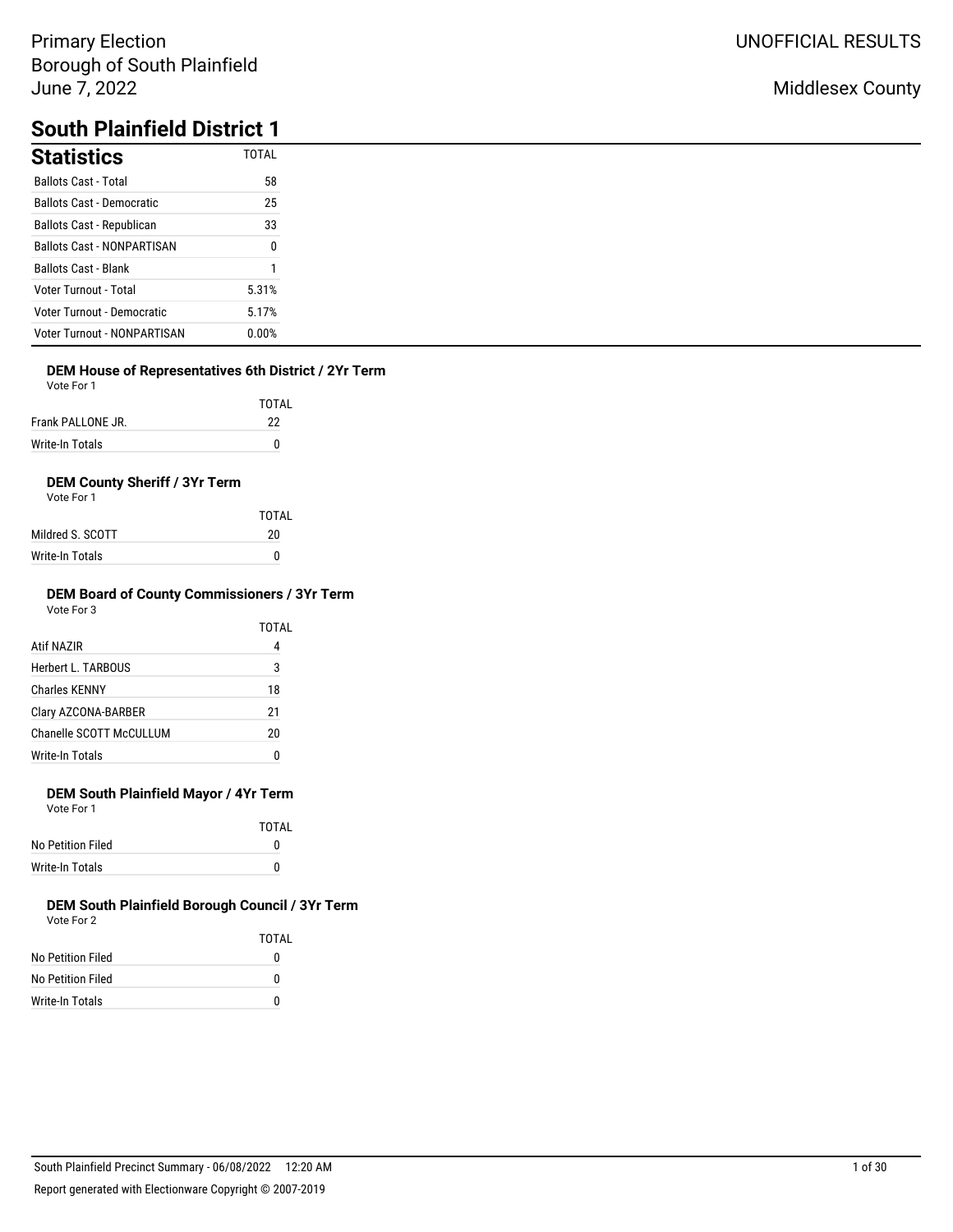## **REP House of Representatives 6th District / 2Yr Term**

Vote For 1

|                      | TOTAL |
|----------------------|-------|
| Susan M. KILEY       | 18    |
| Rik MFHTA            | 10    |
| <b>Thomas TOOMEY</b> | 5     |
| Write-In Totals      |       |

### **REP County Sheriff / 3Yr Term**

Vote For 1

|                   | <b>TOTAL</b> |
|-------------------|--------------|
| Brian W. WOJACZYK | 24           |
| Write-In Totals   | n            |

#### **REP Board of County Commissioners / 3Yr Term** Vote For 3

| Joellen M. ARRABITO    | TOTAL<br>17 |
|------------------------|-------------|
| <b>Martin HERRMANN</b> | 15          |
| Gerald T. SHINE        | 15          |
| Demetra WAGNER         | 12          |
| Sam RAVAL              | 12          |
| Frank J. BELLA         | 12          |
| Write-In Totals        | n           |

## **REP South Plainfield Mayor / 4Yr Term**

| Vote For 1 |  |
|------------|--|
|------------|--|

| TOTAL |
|-------|
| 28    |
| n     |
|       |

#### **REP South Plainfield Borough Council / 3Yr Term** Vote For 2

|                     | TOTAL |
|---------------------|-------|
| Melanie McCANN MOTT | 25    |
| Peter D. SMITH      | 27    |
| Write-In Totals     | n     |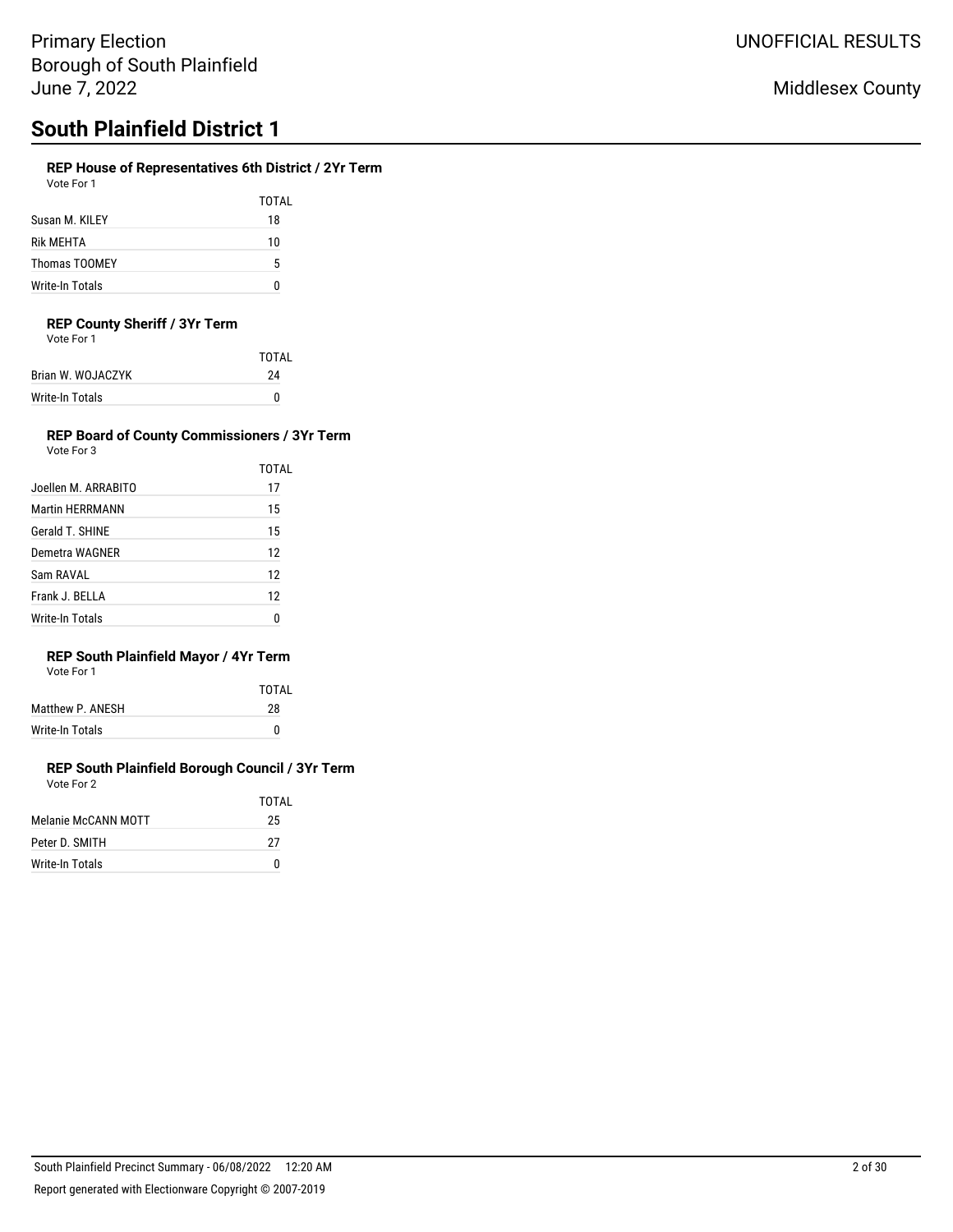## Middlesex County

# **South Plainfield District 2**

| <b>Statistics</b>                  | <b>TOTAL</b> |
|------------------------------------|--------------|
| <b>Ballots Cast - Total</b>        | 42           |
| <b>Ballots Cast - Democratic</b>   | 12           |
| Ballots Cast - Republican          | 30           |
| <b>Ballots Cast - NONPARTISAN</b>  | 0            |
| <b>Ballots Cast - Blank</b>        | 0            |
| <b>Voter Turnout - Total</b>       | 3.74%        |
| Voter Turnout - Democratic         | 3.28%        |
| <b>Voter Turnout - NONPARTISAN</b> | 0.00%        |

## **DEM House of Representatives 6th District / 2Yr Term**

Vote For 1

|                   | TOTAI |
|-------------------|-------|
| Frank PALLONE JR. | 12    |
| Write-In Totals   | n     |

## **DEM County Sheriff / 3Yr Term**

Vote For 1

|                  | TOTAL |
|------------------|-------|
| Mildred S. SCOTT | 11    |
| Write-In Totals  | n     |

#### **DEM Board of County Commissioners / 3Yr Term** Vote For 3

|                         | TOTAL |
|-------------------------|-------|
| Atif NAZIR              | 6     |
| Herbert L. TARBOUS      | 5     |
| <b>Charles KENNY</b>    | 6     |
| Clary AZCONA-BARBER     | 8     |
| Chanelle SCOTT McCULLUM | 10    |
| <b>Write-In Totals</b>  |       |
|                         |       |

## **DEM South Plainfield Mayor / 4Yr Term**

Vote For 1

|                   | TOTAI |
|-------------------|-------|
| No Petition Filed | o     |
| Write-In Totals   |       |

|                   | TOTAI |
|-------------------|-------|
| No Petition Filed | 0     |
| No Petition Filed | 0     |
| Write-In Totals   |       |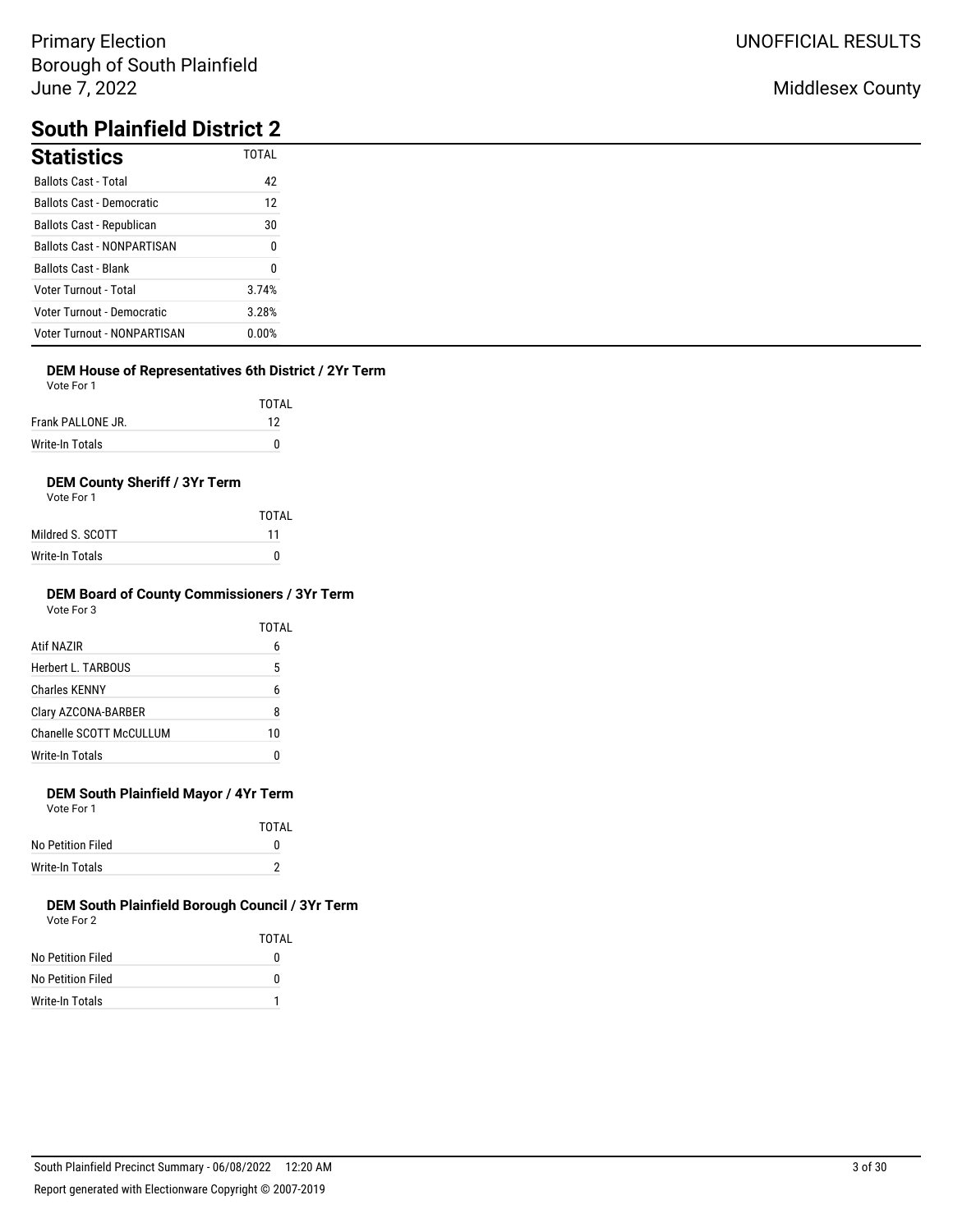## **REP House of Representatives 6th District / 2Yr Term**

| Vote For 1           |       |
|----------------------|-------|
|                      | TOTAL |
| Susan M. KILEY       | 18    |
| <b>Rik MFHTA</b>     |       |
| <b>Thomas TOOMEY</b> |       |

## **REP County Sheriff / 3Yr Term**

Write-In Totals 0

Vote For 1

| <b>TOTAL</b> |
|--------------|
| 26           |
| n            |
|              |

#### **REP Board of County Commissioners / 3Yr Term** Vote For 3

| VOLE FOI 3             |       |
|------------------------|-------|
|                        | TOTAL |
| Joellen M. ARRABITO    | 20    |
| <b>Martin HERRMANN</b> | 19    |
| Gerald T. SHINE        | 21    |
| Demetra WAGNER         | 7     |
| Sam RAVAL              |       |
| Frank J. BELLA         | 8     |
| Write-In Totals        |       |

## **REP South Plainfield Mayor / 4Yr Term**

| Vote For 1 |  |  |
|------------|--|--|
|            |  |  |

|                  | TOTAI |
|------------------|-------|
| Matthew P. ANESH | 28    |
| Write-In Totals  |       |
|                  |       |

#### **REP South Plainfield Borough Council / 3Yr Term** Vote For 2

|                     | TOTAI |
|---------------------|-------|
| Melanie McCANN MOTT | 25    |
| Peter D. SMITH      | 27    |
| Write-In Totals     | n     |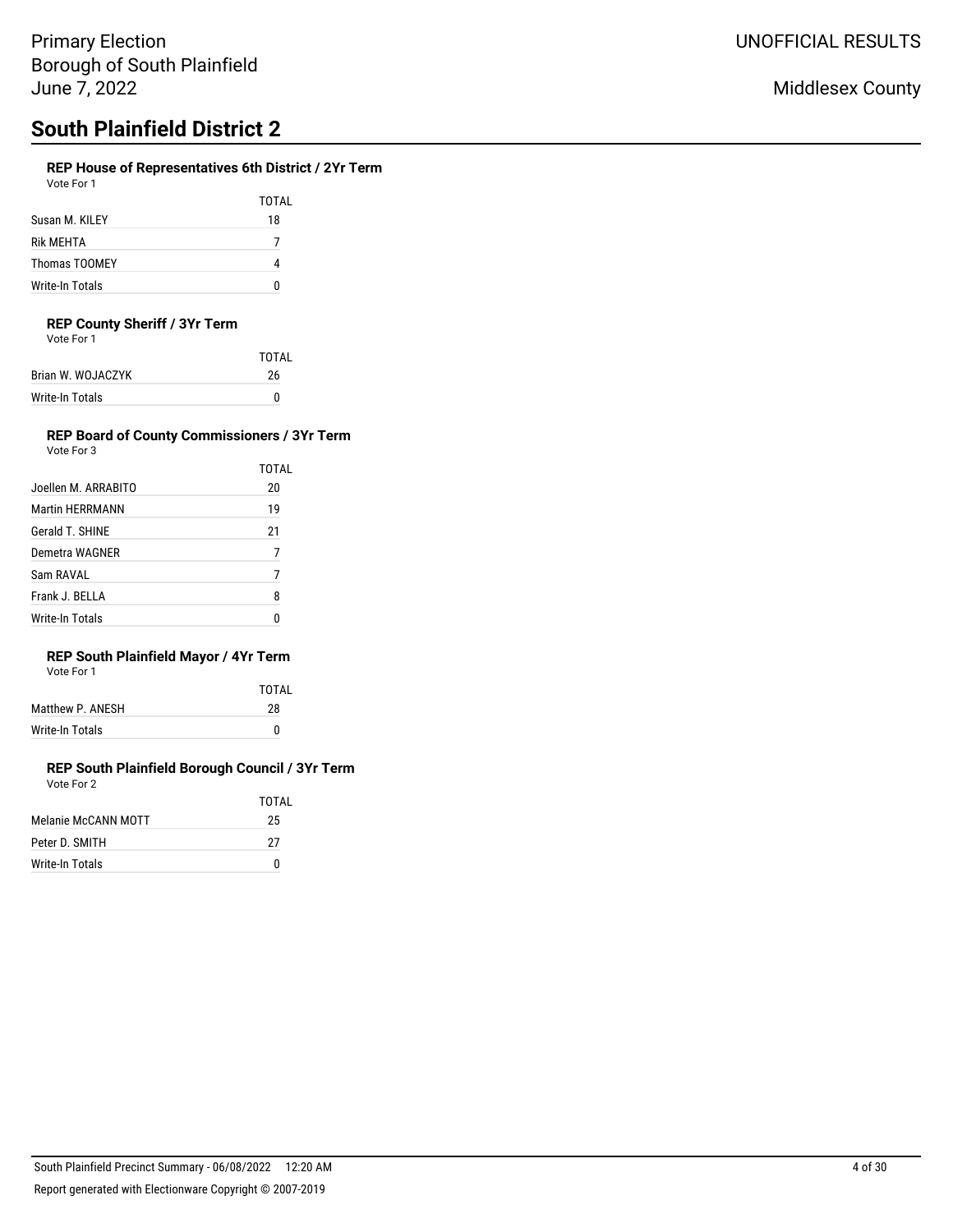## Middlesex County

# **South Plainfield District 3**

| <b>Statistics</b>                  | <b>TOTAL</b>     |
|------------------------------------|------------------|
| <b>Ballots Cast - Total</b>        | 55               |
| <b>Ballots Cast - Democratic</b>   | 15               |
| Ballots Cast - Republican          | 40               |
| <b>Ballots Cast - NONPARTISAN</b>  | $\boldsymbol{0}$ |
| <b>Ballots Cast - Blank</b>        | 0                |
| Voter Turnout - Total              | 6.04%            |
| Voter Turnout - Democratic         | 4.27%            |
| <b>Voter Turnout - NONPARTISAN</b> | 0.00%            |

### **DEM House of Representatives 6th District / 2Yr Term**

Vote For 1

|                   | <b>TOTAL</b> |
|-------------------|--------------|
| Frank PALLONE JR. | 15           |
| Write-In Totals   |              |

## **DEM County Sheriff / 3Yr Term**

Vote For 1

|                  | TOTAI |
|------------------|-------|
| Mildred S. SCOTT | 13    |
| Write-In Totals  | 0     |

#### **DEM Board of County Commissioners / 3Yr Term** Vote For 3

| <u>vuuru v</u>          |       |
|-------------------------|-------|
|                         | TOTAL |
| Atif NAZIR              | 0     |
| Herbert L. TARBOUS      | 1     |
| <b>Charles KENNY</b>    | 14    |
| Clary AZCONA-BARBER     | 15    |
| Chanelle SCOTT McCULLUM | 14    |
| Write-In Totals         | 0     |
|                         |       |

## **DEM South Plainfield Mayor / 4Yr Term**

Vote For 1

|                   | <b>TOTAL</b> |
|-------------------|--------------|
| No Petition Filed | o            |
| Write-In Totals   | n            |

|                   | TOTAI |
|-------------------|-------|
| No Petition Filed | 0     |
| No Petition Filed | O     |
| Write-In Totals   | O     |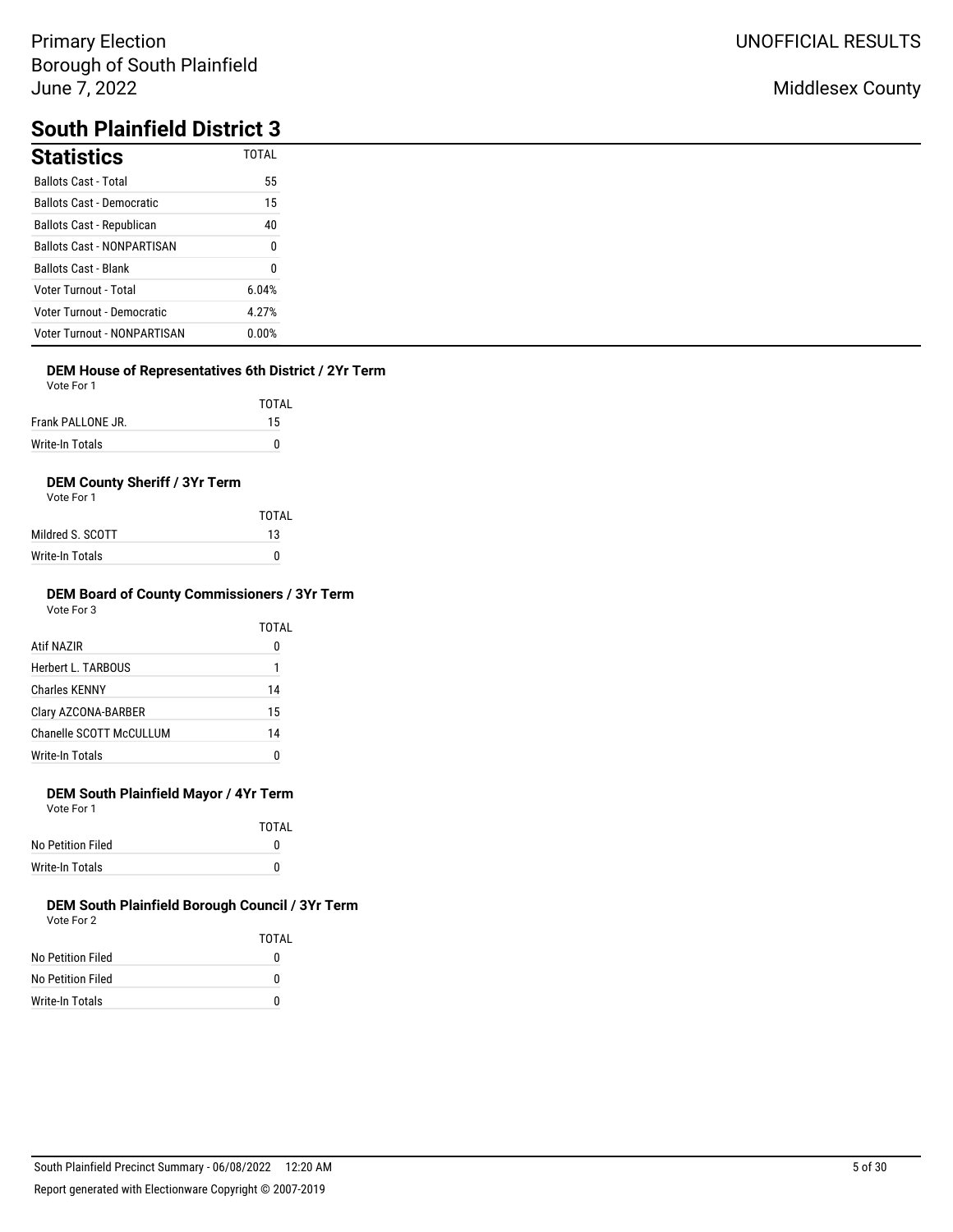## **REP House of Representatives 6th District / 2Yr Term**

Vote For 1

|                  | TOTAL |
|------------------|-------|
| Susan M. KILEY   | 23    |
| <b>Rik MEHTA</b> | 17    |
| Thomas TOOMEY    | 0     |
| Write-In Totals  | n     |

### **REP County Sheriff / 3Yr Term**

Vote For 1

|                   | TOTAI |
|-------------------|-------|
| Brian W. WOJACZYK | 28    |
| Write-In Totals   | n     |
|                   |       |

## **REP Board of County Commissioners / 3Yr Term**

| Vote For 3             |       |
|------------------------|-------|
|                        | TOTAL |
| Joellen M. ARRABITO    | 23    |
| <b>Martin HFRRMANN</b> | 21    |
| Gerald T. SHINE        | 22    |
| Demetra WAGNER         | 15    |
| Sam RAVAI              | 17    |
| Frank J. BELLA         | 18    |
| Write-In Totals        | Λ     |

## **REP South Plainfield Mayor / 4Yr Term**

| Vote For 1 |  |
|------------|--|
|            |  |

|                  | TOTAI |
|------------------|-------|
| Matthew P. ANESH | 34    |
| Write-In Totals  | 0     |
|                  |       |

|                     | TOTAL |
|---------------------|-------|
| Melanie McCANN MOTT | 34    |
|                     |       |
| Peter D. SMITH      | 34    |
| Write-In Totals     | n     |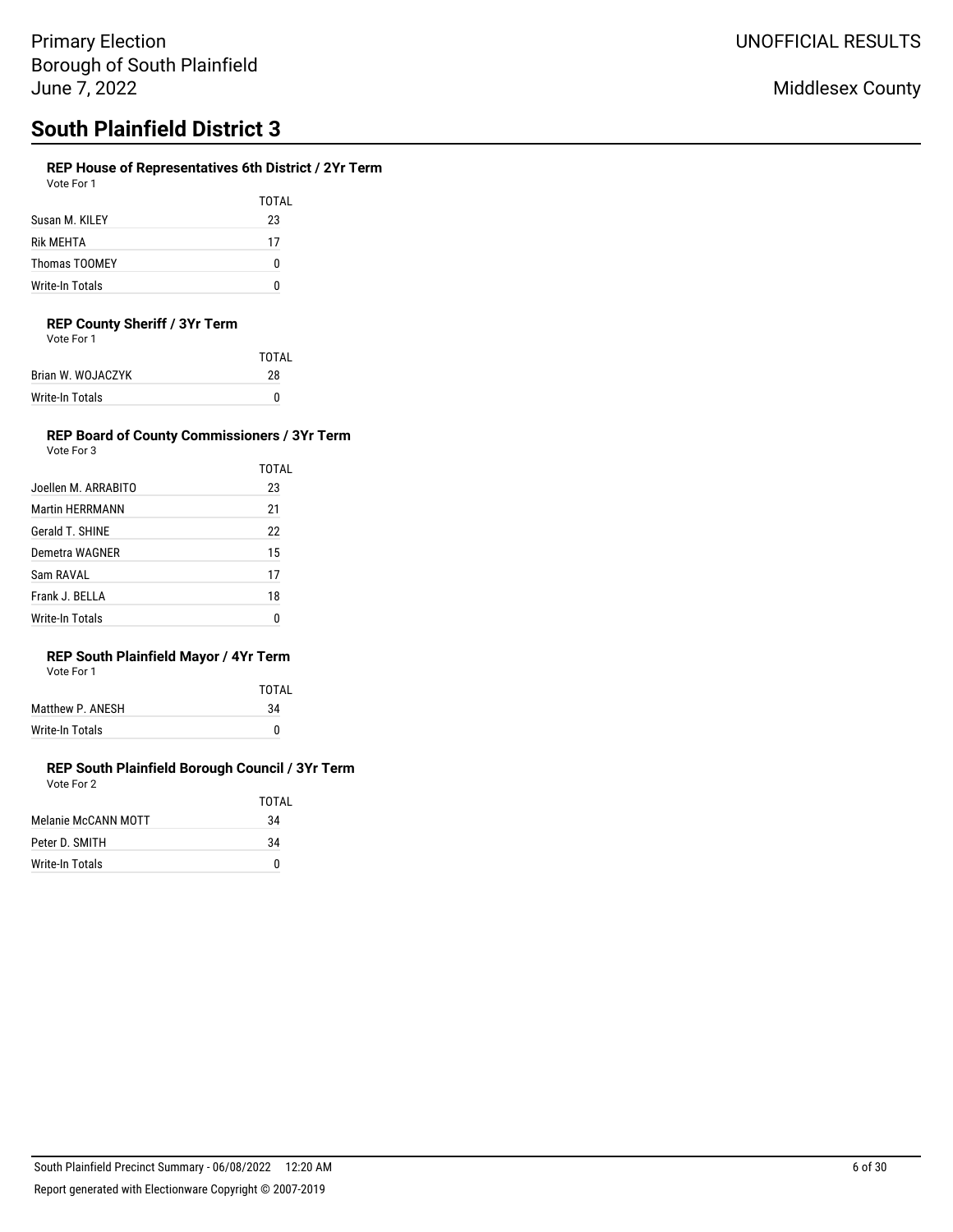## Middlesex County

# **South Plainfield District 4**

| <b>Statistics</b>                  | <b>TOTAL</b> |
|------------------------------------|--------------|
| <b>Ballots Cast - Total</b>        | 59           |
| <b>Ballots Cast - Democratic</b>   | 20           |
| Ballots Cast - Republican          | 39           |
| <b>Ballots Cast - NONPARTISAN</b>  | 0            |
| <b>Ballots Cast - Blank</b>        | 0            |
| Voter Turnout - Total              | 3.40%        |
| Voter Turnout - Democratic         | 3.25%        |
| <b>Voter Turnout - NONPARTISAN</b> | 0.00%        |

### **DEM House of Representatives 6th District / 2Yr Term**

Vote For 1

|                   | TOTAL |
|-------------------|-------|
| Frank PALLONE JR. | 19    |
| Write-In Totals   | U     |

### **DEM County Sheriff / 3Yr Term**

Vote For 1

|                  | TOTAL |
|------------------|-------|
| Mildred S. SCOTT | 19    |
| Write-In Totals  | n     |

#### **DEM Board of County Commissioners / 3Yr Term** Vote For 3

|                         | TOTAL |
|-------------------------|-------|
| Atif NAZIR              | 4     |
| Herbert L. TARBOUS      | 2     |
| <b>Charles KENNY</b>    | 16    |
| Clary AZCONA-BARBER     | 16    |
| Chanelle SCOTT McCULLUM | 18    |
| <b>Write-In Totals</b>  | ſ     |

## **DEM South Plainfield Mayor / 4Yr Term**

Vote For 1

|                   | TOTAI |
|-------------------|-------|
| No Petition Filed | o     |
| Write-In Totals   | o     |

|                   | TOTAI |
|-------------------|-------|
| No Petition Filed | 0     |
| No Petition Filed | O     |
| Write-In Totals   | O     |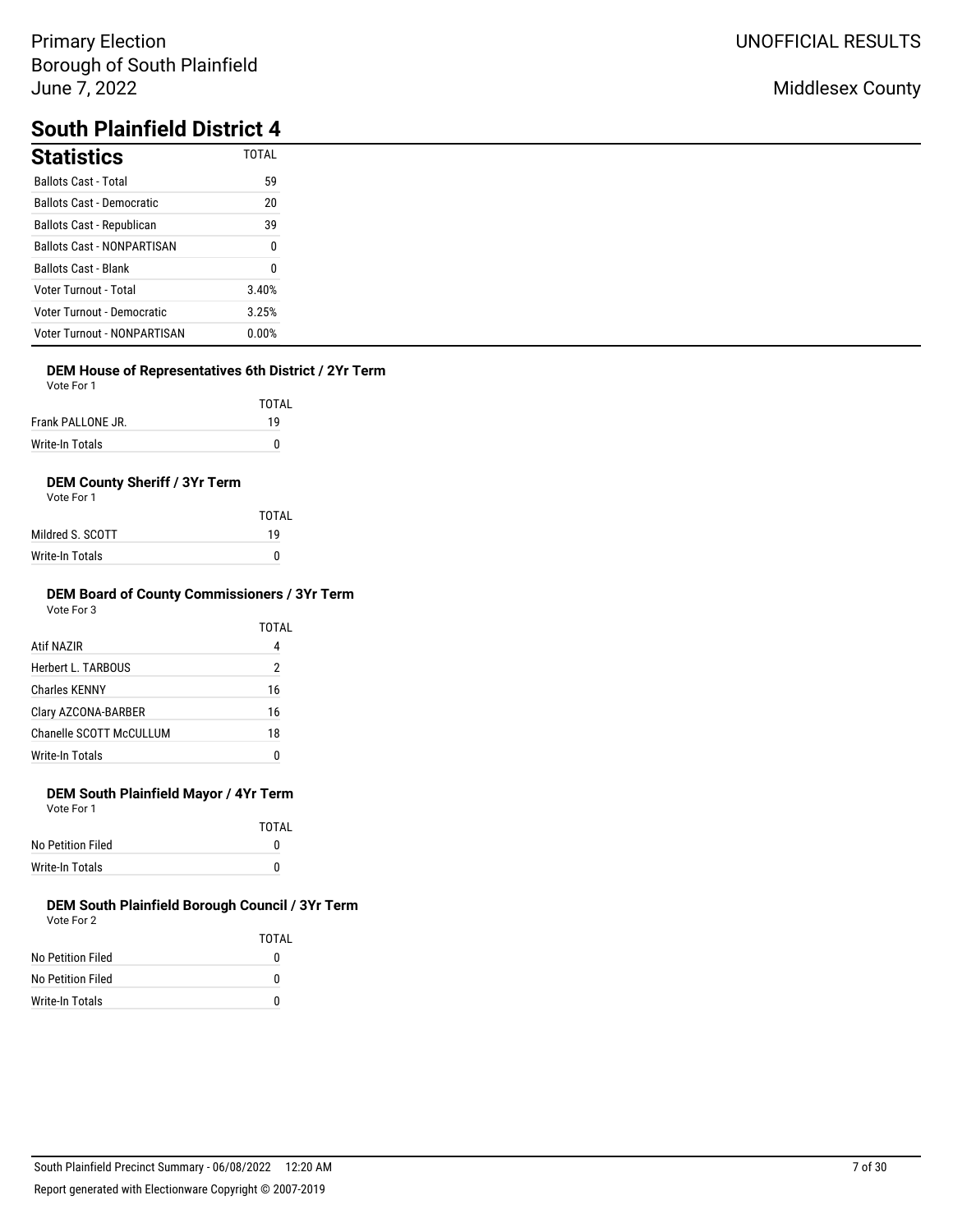## **REP House of Representatives 6th District / 2Yr Term**

Vote For 1

|                 | TOTAL |
|-----------------|-------|
| Susan M. KILEY  | 23    |
| Rik MEHTA       | 12    |
| Thomas TOOMEY   |       |
| Write-In Totals |       |

### **REP County Sheriff / 3Yr Term**

Vote For 1

| TOTAI |
|-------|
|       |
|       |
|       |

#### **REP Board of County Commissioners / 3Yr Term** Vote For 3

|                        | TOTAL |
|------------------------|-------|
| Joellen M. ARRABITO    | 21    |
| <b>Martin HERRMANN</b> | 22    |
| Gerald T. SHINE        | 23    |
| Demetra WAGNER         | 15    |
| Sam RAVAL              | 14    |
| Frank J. BELLA         | 16    |
| <b>Write-In Totals</b> | Ω     |

## **REP South Plainfield Mayor / 4Yr Term**

| Vote For 1 |  |  |
|------------|--|--|
|            |  |  |

|                  | TOTAI |
|------------------|-------|
| Matthew P. ANESH | 34    |
| Write-In Totals  | n     |
|                  |       |

#### **REP South Plainfield Borough Council / 3Yr Term** Vote For 2

|                     | <b>TOTAL</b> |
|---------------------|--------------|
| Melanie McCANN MOTT | 32           |
| Peter D. SMITH      | 31           |
| Write-In Totals     |              |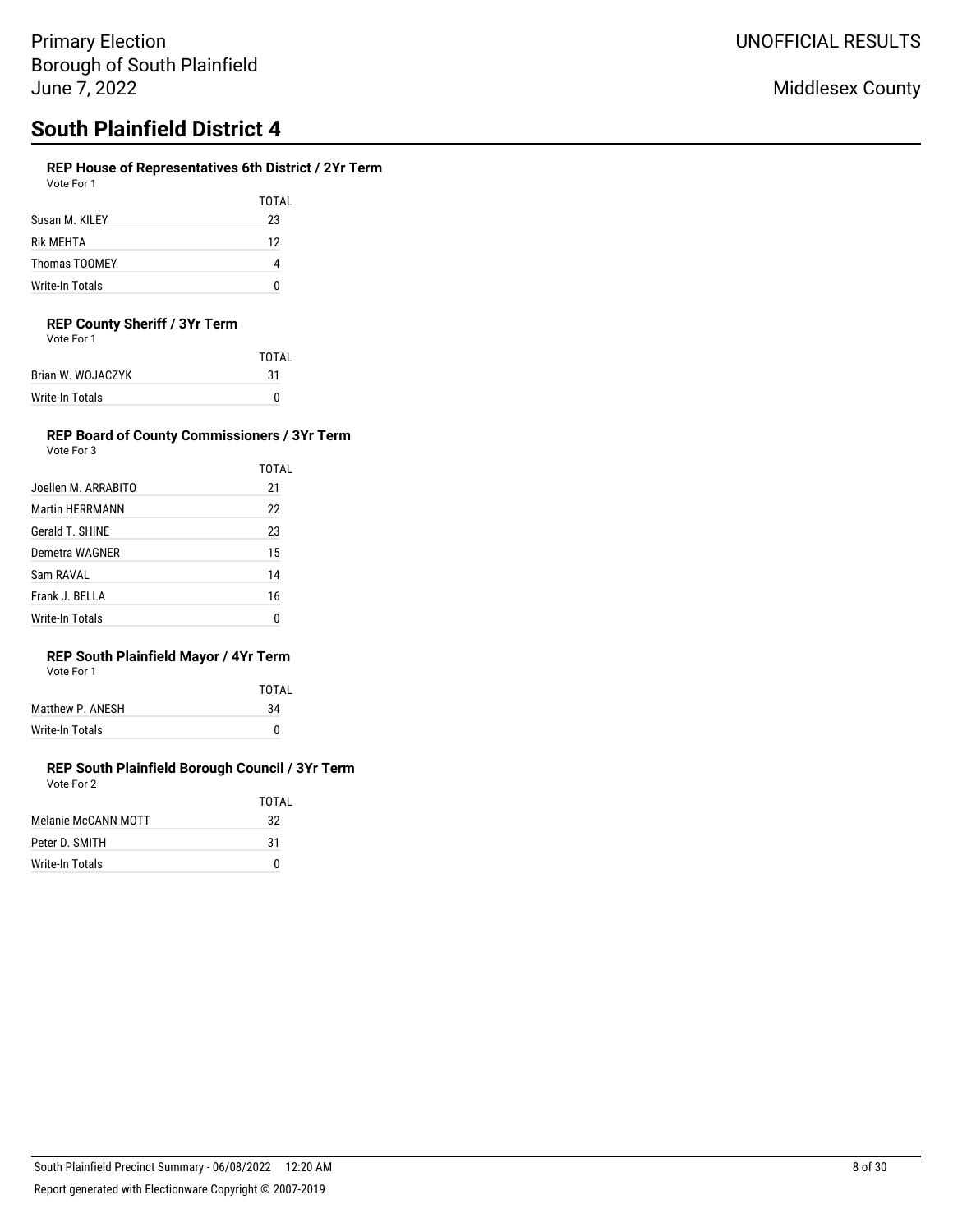## Middlesex County

# **South Plainfield District 5**

| <b>Statistics</b>                  | <b>TOTAL</b> |
|------------------------------------|--------------|
| <b>Ballots Cast - Total</b>        | 34           |
| <b>Ballots Cast - Democratic</b>   | ა            |
| Ballots Cast - Republican          | 29           |
| <b>Ballots Cast - NONPARTISAN</b>  | 0            |
| <b>Ballots Cast - Blank</b>        |              |
| <b>Voter Turnout - Total</b>       | 4.72%        |
| Voter Turnout - Democratic         | 2.38%        |
| <b>Voter Turnout - NONPARTISAN</b> | $0.00\%$     |

## **DEM House of Representatives 6th District / 2Yr Term**

Vote For 1

|                   | TOTAL |
|-------------------|-------|
| Frank PALLONE JR. |       |
| Write-In Totals   |       |

## **DEM County Sheriff / 3Yr Term**

Vote For 1

|                  | TOTAI |
|------------------|-------|
| Mildred S. SCOTT |       |
| Write-In Totals  | n     |

#### **DEM Board of County Commissioners / 3Yr Term** Vote For 3

|                         | TOTAL |
|-------------------------|-------|
| Atif NAZIR              | 2     |
| Herbert L. TARBOUS      | 2     |
| Charles KFNNY           | 2     |
| Clary AZCONA-BARBER     | 2     |
| Chanelle SCOTT McCULLUM | 2     |
| Write-In Totals         |       |
|                         |       |

## **DEM South Plainfield Mayor / 4Yr Term**

Vote For 1

|                   | <b>TOTAL</b> |
|-------------------|--------------|
| No Petition Filed |              |
| Write-In Totals   |              |

|                   | TOTAI |
|-------------------|-------|
| No Petition Filed | 0     |
| No Petition Filed | 0     |
| Write-In Totals   | 0     |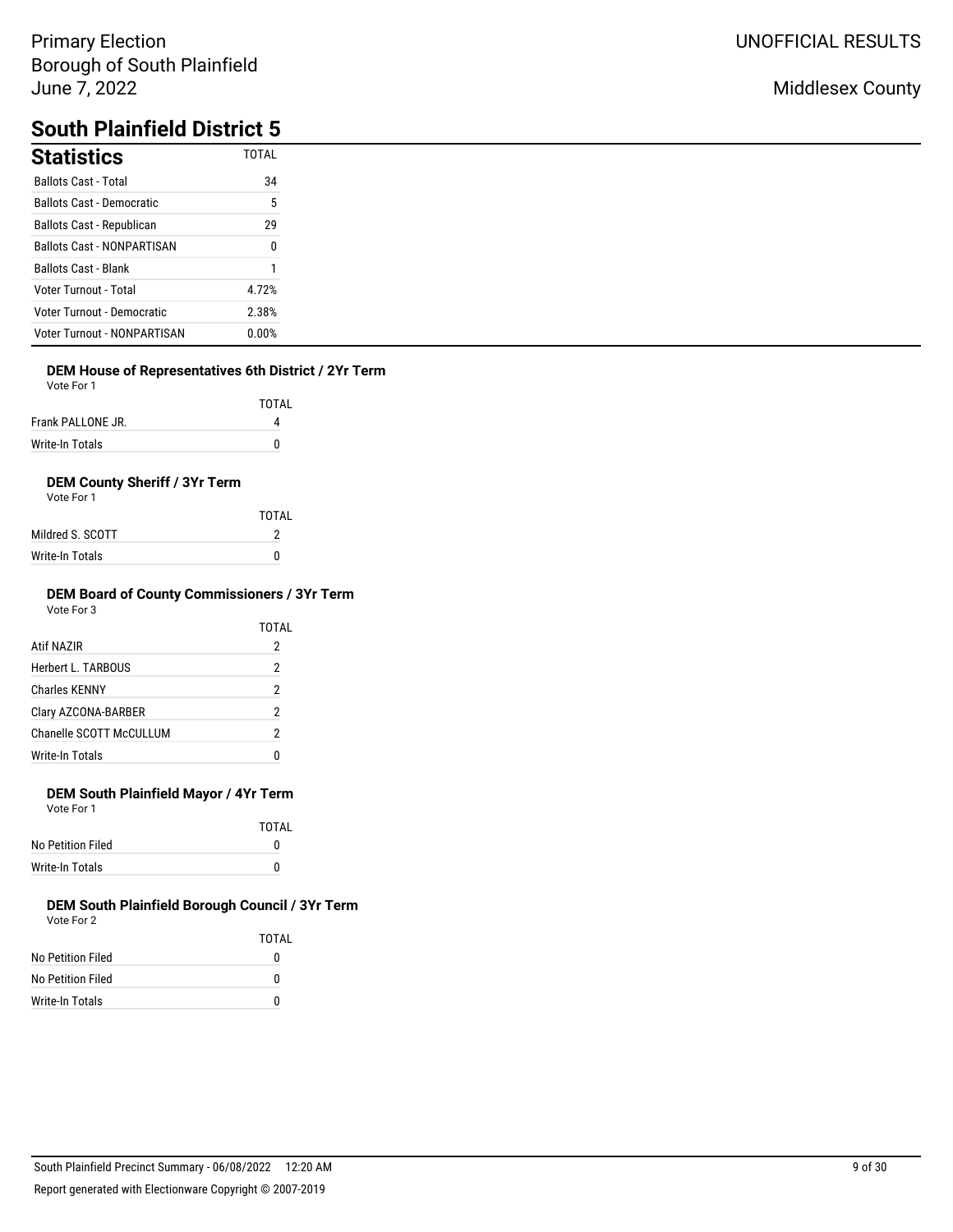## **REP House of Representatives 6th District / 2Yr Term**

| Vote For 1 |  |  |  |
|------------|--|--|--|
|------------|--|--|--|

TOTAL Susan M. KILEY 18 Rik MEHTA 8 Thomas TOOMEY 3 Write-In Totals 0

### **REP County Sheriff / 3Yr Term**

| Vote For 1 |
|------------|
|------------|

|                   | <b>TOTAL</b> |
|-------------------|--------------|
| Brian W. WOJACZYK | 24           |
| Write-In Totals   | n            |

## **REP Board of County Commissioners / 3Yr Term**

| Vote For 3             |       |
|------------------------|-------|
|                        | TOTAL |
| Joellen M. ARRABITO    | 21    |
| <b>Martin HFRRMANN</b> | 22    |
| Gerald T. SHINE        | 18    |
| Demetra WAGNER         | 8     |
| Sam RAVAI              | 6     |
| Frank J. BELLA         | g     |
| Write-In Totals        |       |

## **REP South Plainfield Mayor / 4Yr Term**

| Vote For 1 |  |
|------------|--|
|            |  |

|                  | TOTAI |
|------------------|-------|
| Matthew P. ANESH | 27    |
| Write-In Totals  | 0     |

|                     | TOTAI |
|---------------------|-------|
| Melanie McCANN MOTT | 26    |
| Peter D. SMITH      | 27    |
| Write-In Totals     | n     |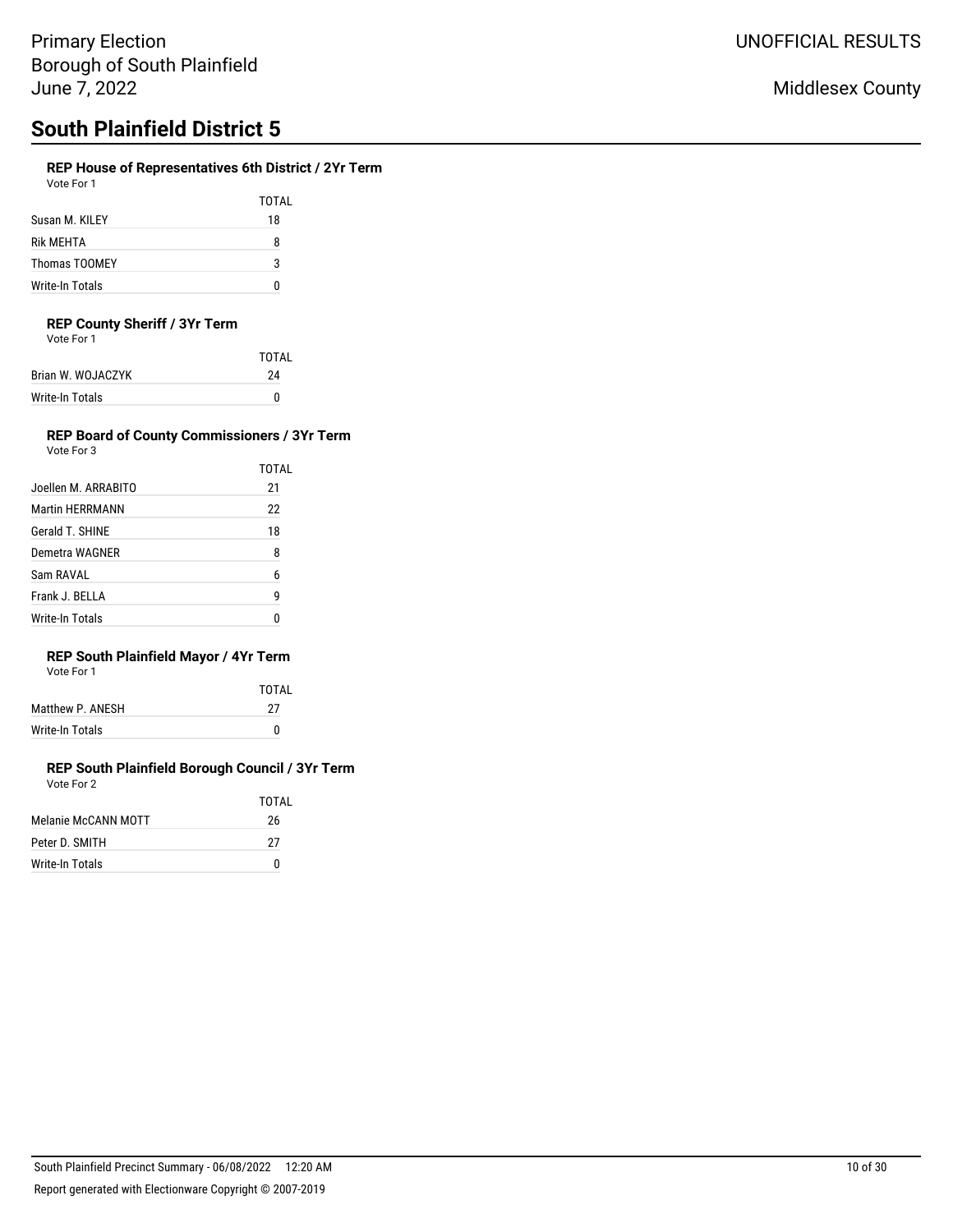## Middlesex County

# **South Plainfield District 6**

| <b>Statistics</b>                  | <b>TOTAL</b>     |
|------------------------------------|------------------|
| <b>Ballots Cast - Total</b>        | 57               |
| <b>Ballots Cast - Democratic</b>   | 25               |
| Ballots Cast - Republican          | 32               |
| <b>Ballots Cast - NONPARTISAN</b>  | $\boldsymbol{0}$ |
| <b>Ballots Cast - Blank</b>        |                  |
| <b>Voter Turnout - Total</b>       | 5.34%            |
| Voter Turnout - Democratic         | 6.01%            |
| <b>Voter Turnout - NONPARTISAN</b> | 0.00%            |

## **DEM House of Representatives 6th District / 2Yr Term**

Vote For 1

|                   | TOTAL |
|-------------------|-------|
| Frank PALLONE JR. | 21    |
| Write-In Totals   | n     |

## **DEM County Sheriff / 3Yr Term**

Vote For 1

|                  | TOTAL |
|------------------|-------|
| Mildred S. SCOTT | 20    |
| Write-In Totals  | 0     |

#### **DEM Board of County Commissioners / 3Yr Term** Vote For 3

|                         | TOTAL |
|-------------------------|-------|
| Atif NAZIR              | 6     |
| Herbert L. TARBOUS      | 4     |
| <b>Charles KENNY</b>    | 15    |
| Clary AZCONA-BARBER     | 15    |
| Chanelle SCOTT McCULLUM | 17    |
| Write-In Totals         | ſ     |

## **DEM South Plainfield Mayor / 4Yr Term**

Vote For 1

|                   | TOTAI |
|-------------------|-------|
| No Petition Filed |       |
| Write-In Totals   |       |

|                   | TOTAI |
|-------------------|-------|
| No Petition Filed | 0     |
| No Petition Filed | O     |
| Write-In Totals   | O     |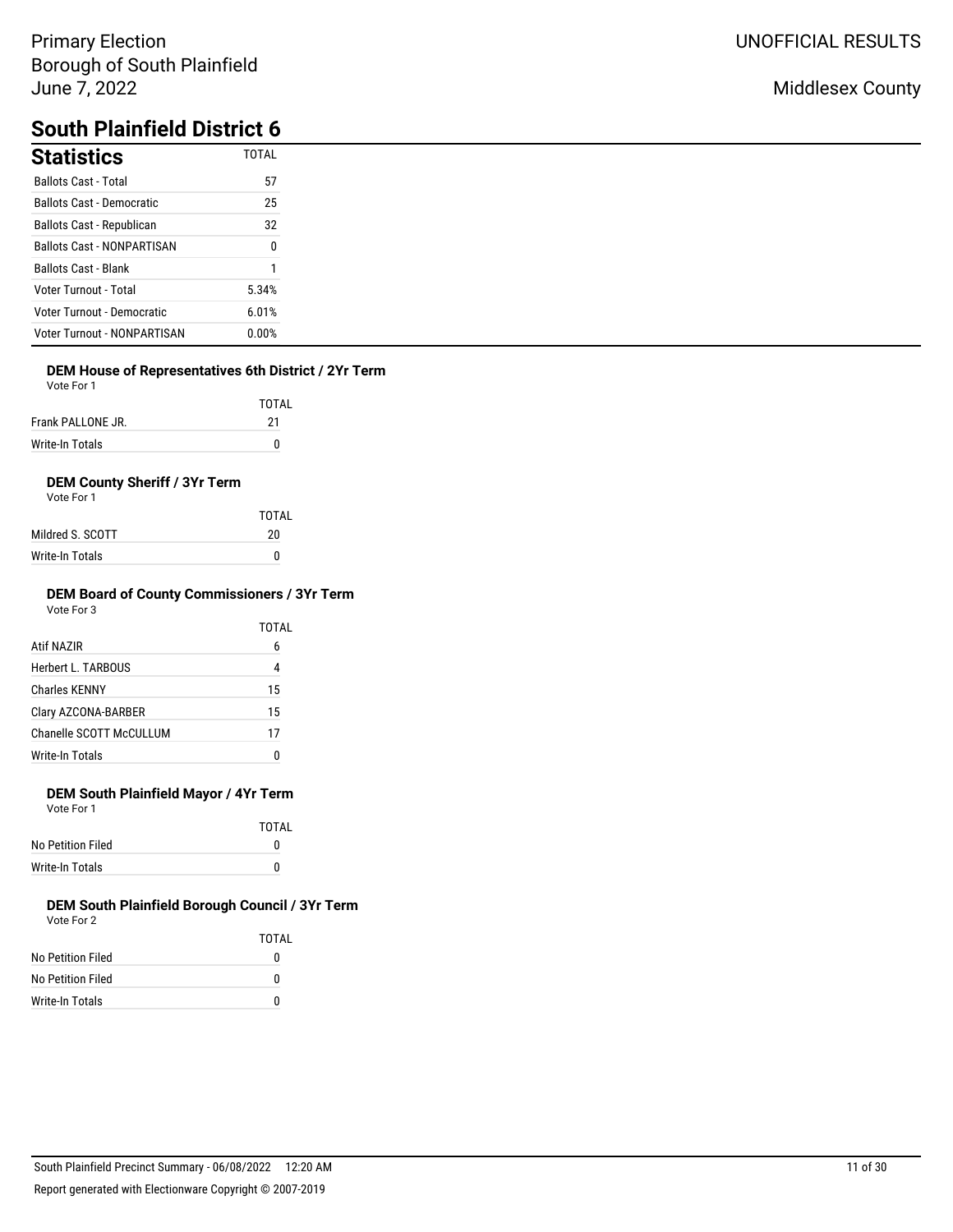## **REP House of Representatives 6th District / 2Yr Term**

Vote For 1

|                      | TOTAL |
|----------------------|-------|
| Susan M. KILEY       | 13    |
| <b>Rik MFHTA</b>     | 12    |
| <b>Thomas TOOMEY</b> |       |
| Write-In Totals      |       |

### **REP County Sheriff / 3Yr Term**

Vote For 1

| TOTAI |
|-------|
| 19    |
| n     |
|       |

#### **REP Board of County Commissioners / 3Yr Term** Vote For 3

| Joellen M. ARRABITO    | TOTAL<br>16 |
|------------------------|-------------|
| <b>Martin HERRMANN</b> | 16          |
| Gerald T. SHINE        | 16          |
| Demetra WAGNER         | 16          |
| Sam RAVAL              | 13          |
| Frank J. BELLA         | 14          |
| Write-In Totals        | n           |

## **REP South Plainfield Mayor / 4Yr Term**

|  | Vote For 1 |  |  |
|--|------------|--|--|
|--|------------|--|--|

|                  | TOTAL |
|------------------|-------|
| Matthew P. ANESH | 24    |
| Write-In Totals  | n     |

#### **REP South Plainfield Borough Council / 3Yr Term** Vote For 2

|                     | TOTAI |
|---------------------|-------|
| Melanie McCANN MOTT | 23    |
| Peter D. SMITH      | 22    |
| Write-In Totals     | N     |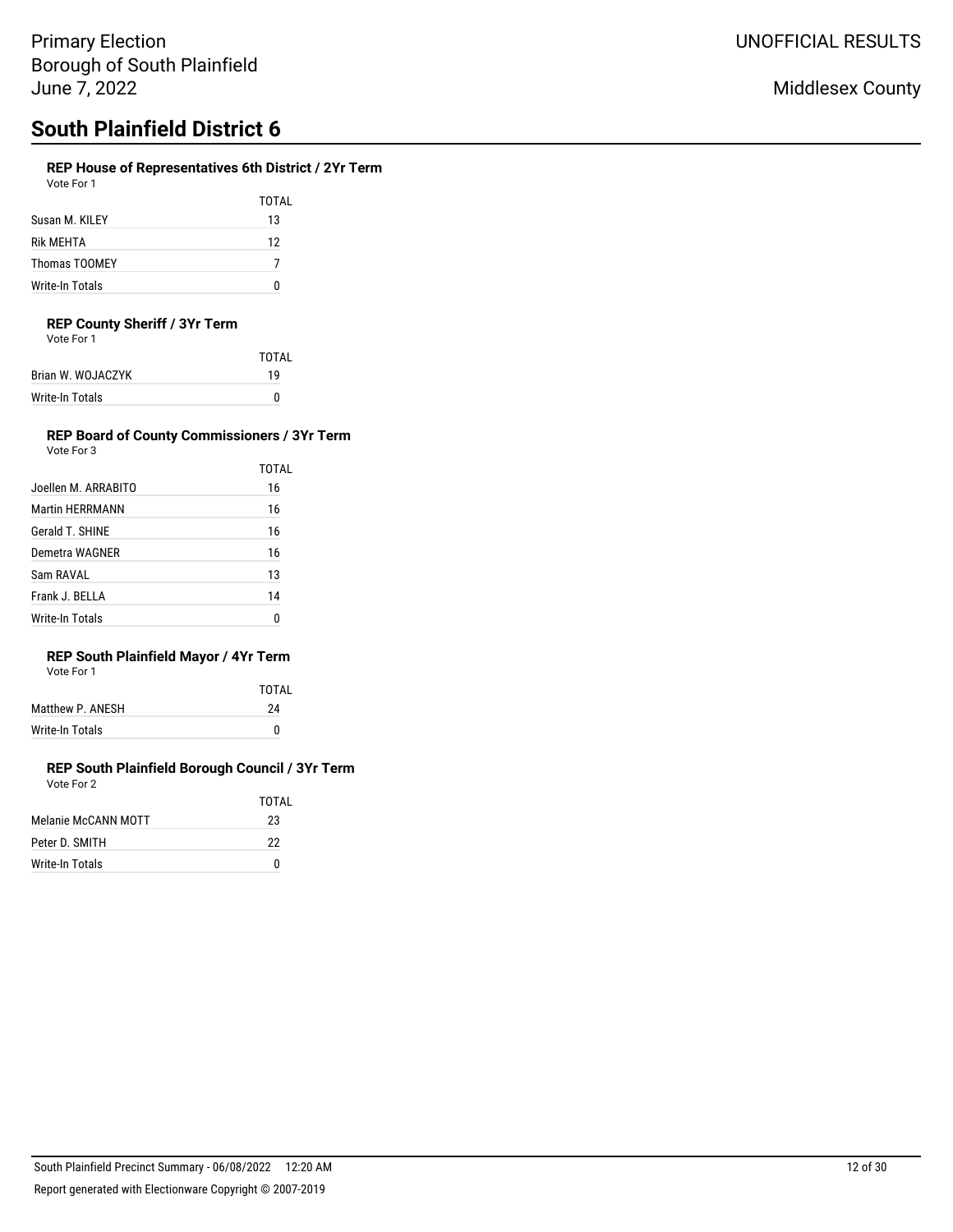## Middlesex County

# **South Plainfield District 7**

| <b>Statistics</b>                  | <b>TOTAL</b> |
|------------------------------------|--------------|
| <b>Ballots Cast - Total</b>        | 66           |
| <b>Ballots Cast - Democratic</b>   | 30           |
| Ballots Cast - Republican          | 36           |
| <b>Ballots Cast - NONPARTISAN</b>  | 0            |
| <b>Ballots Cast - Blank</b>        | 0            |
| Voter Turnout - Total              | 5.51%        |
| Voter Turnout - Democratic         | 6.54%        |
| <b>Voter Turnout - NONPARTISAN</b> | 0.00%        |

## **DEM House of Representatives 6th District / 2Yr Term**

Vote For 1

|                   | TOTAL |
|-------------------|-------|
| Frank PALLONE JR. | 30    |
| Write-In Totals   | n     |

### **DEM County Sheriff / 3Yr Term**

Vote For 1

|                  | TOTAI |
|------------------|-------|
| Mildred S. SCOTT | 28    |
| Write-In Totals  | n     |

#### **DEM Board of County Commissioners / 3Yr Term** Vote For 3

|                         | TOTAL |
|-------------------------|-------|
| Atif NAZIR              | 5     |
| Herbert L. TARBOUS      | 4     |
| <b>Charles KENNY</b>    | 25    |
| Clary AZCONA-BARBER     | 23    |
| Chanelle SCOTT McCULLUM | 24    |
| <b>Write-In Totals</b>  | ſ     |

## **DEM South Plainfield Mayor / 4Yr Term**

Vote For 1

|                   | TOTAI |
|-------------------|-------|
| No Petition Filed |       |
| Write-In Totals   |       |

|                   | TOTAI |
|-------------------|-------|
| No Petition Filed | 0     |
| No Petition Filed | O     |
| Write-In Totals   | O     |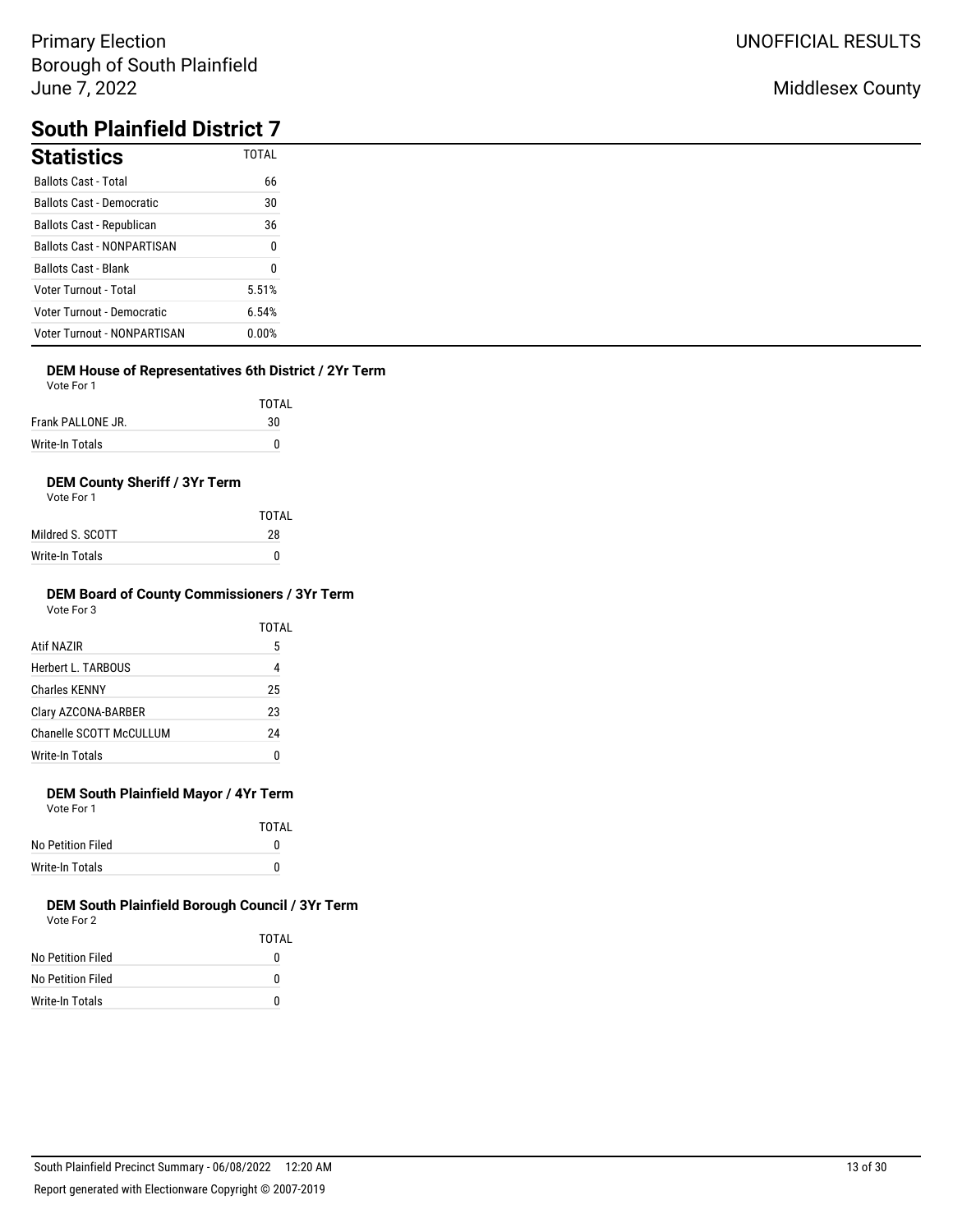## **REP House of Representatives 6th District / 2Yr Term**

| Vote For 1 |  |
|------------|--|
|            |  |

|                 | TOTAL |
|-----------------|-------|
| Susan M. KILEY  | 21    |
| Rik MEHTA       | 5     |
| Thomas TOOMEY   | 10    |
| Write-In Totals | n     |

### **REP County Sheriff / 3Yr Term**

Vote For 1

|                   | TOTAI |
|-------------------|-------|
| Brian W. WOJACZYK | 31    |
| Write-In Totals   |       |

#### **REP Board of County Commissioners / 3Yr Term** Vote For 3

| Joellen M. ARRABITO | TOTAL<br>21 |
|---------------------|-------------|
| Martin HERRMANN     | 22          |
| Gerald T. SHINE     | 20          |
| Demetra WAGNER      | 13          |
| Sam RAVAL           | 12          |
| Frank J. BELLA      | 13          |
| Write-In Totals     |             |

## **REP South Plainfield Mayor / 4Yr Term**

| Vote For |  |
|----------|--|
|          |  |

|                  | TOTAI |
|------------------|-------|
| Matthew P. ANESH | 33    |
| Write-In Totals  |       |

#### **REP South Plainfield Borough Council / 3Yr Term** Vote For 2

|                     | TOTAI |
|---------------------|-------|
| Melanie McCANN MOTT | 33    |
| Peter D. SMITH      | 32    |
| Write-In Totals     | n     |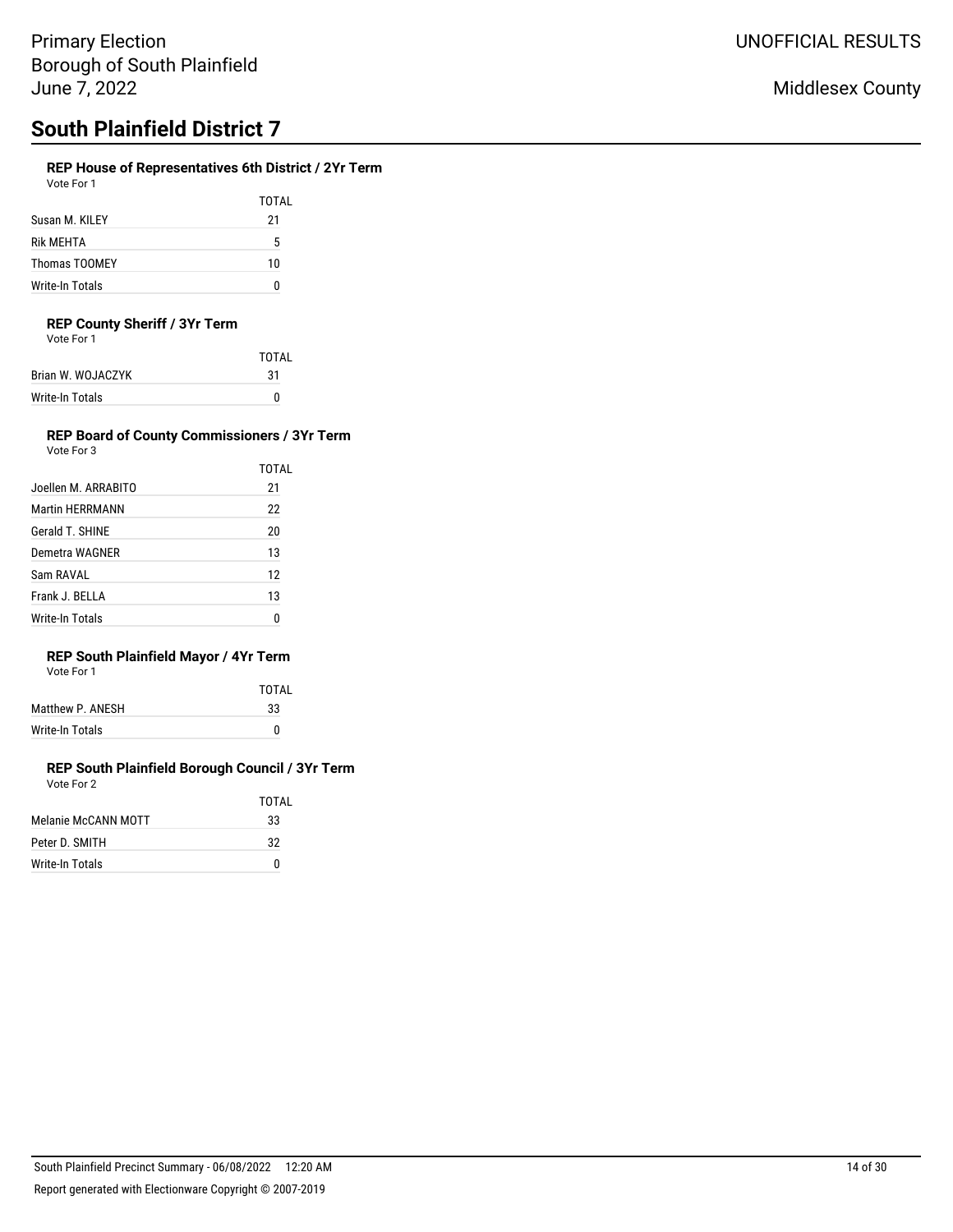## Middlesex County

# **South Plainfield District 8**

| <b>Statistics</b>                  | <b>TOTAL</b> |
|------------------------------------|--------------|
| <b>Ballots Cast - Total</b>        | 42           |
| <b>Ballots Cast - Democratic</b>   | 16           |
| Ballots Cast - Republican          | 26           |
| <b>Ballots Cast - NONPARTISAN</b>  | 0            |
| <b>Ballots Cast - Blank</b>        | 0            |
| <b>Voter Turnout - Total</b>       | 3.90%        |
| Voter Turnout - Democratic         | 4.28%        |
| <b>Voter Turnout - NONPARTISAN</b> | 0.00%        |

### **DEM House of Representatives 6th District / 2Yr Term**

Vote For 1

|                   | <b>TOTAL</b> |
|-------------------|--------------|
| Frank PALLONE JR. | 15           |
| Write-In Totals   |              |

## **DEM County Sheriff / 3Yr Term**

Vote For 1

|                  | TOTAI |
|------------------|-------|
| Mildred S. SCOTT | 13    |
| Write-In Totals  | 0     |

#### **DEM Board of County Commissioners / 3Yr Term** Vote For 3

| <u>vuuru v</u>          | TOTAL |
|-------------------------|-------|
| Atif NAZIR              | 4     |
| Herbert L. TARBOUS      | 2     |
| <b>Charles KENNY</b>    | 11    |
| Clary AZCONA-BARBER     | 12    |
| Chanelle SCOTT McCULLUM | 14    |
| <b>Write-In Totals</b>  | 0     |

## **DEM South Plainfield Mayor / 4Yr Term**

Vote For 1

|                   | TOTAI |
|-------------------|-------|
| No Petition Filed | o     |
| Write-In Totals   | o     |

|                   | TOTAI |
|-------------------|-------|
| No Petition Filed | 0     |
| No Petition Filed | O     |
| Write-In Totals   | O     |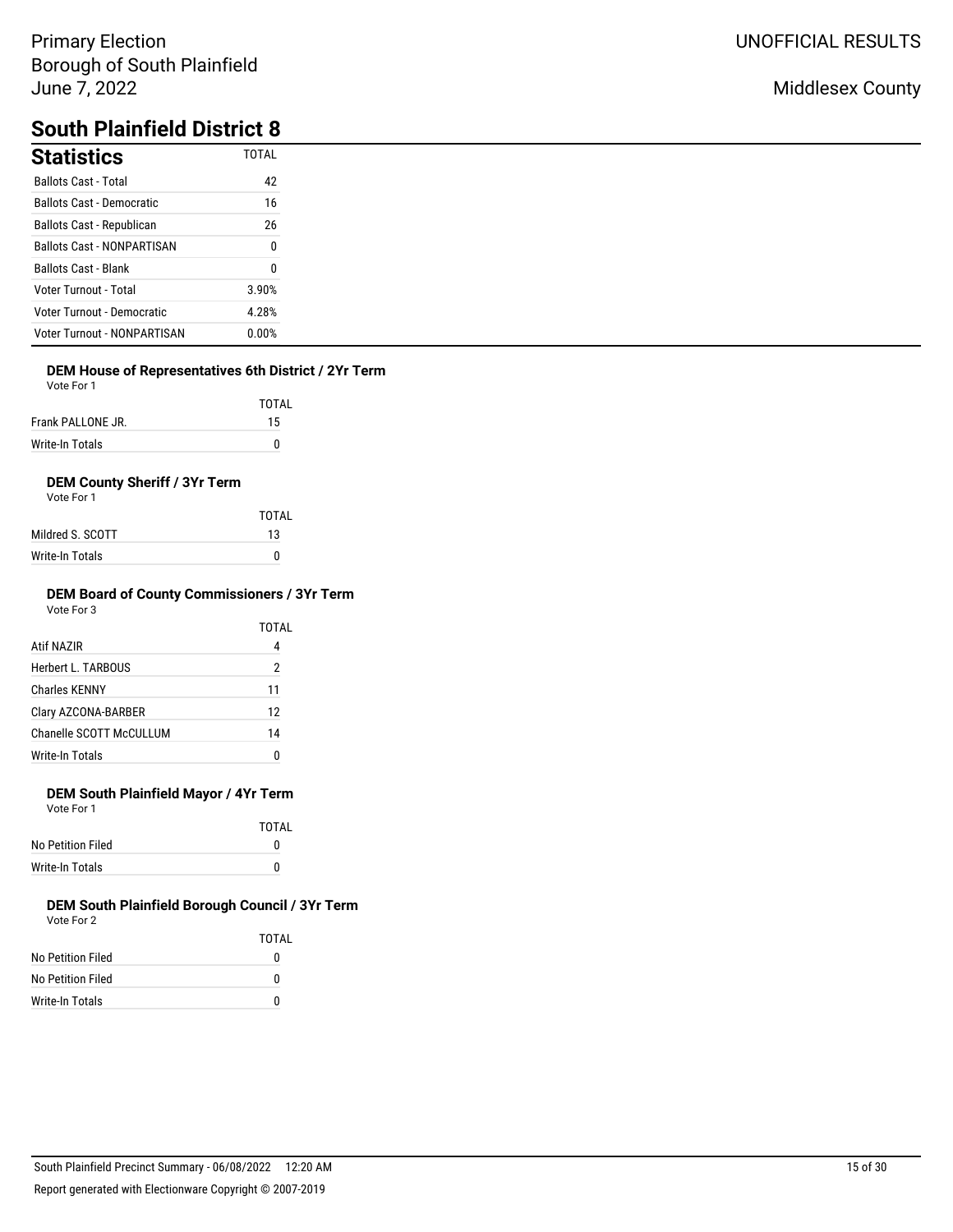## **REP House of Representatives 6th District / 2Yr Term**

Vote For 1

|                      | TOTAL |
|----------------------|-------|
| Susan M. KII FY      | 11    |
| Rik MFHTA            | 8     |
| <b>Thomas TOOMEY</b> | h     |
| Write-In Totals      |       |

### **REP County Sheriff / 3Yr Term**

Vote For 1

|                   | TOTAI |
|-------------------|-------|
| Brian W. WOJACZYK | 20    |
| Write-In Totals   | n     |
|                   |       |

## **REP Board of County Commissioners / 3Yr Term**

| Vote For 3             |       |
|------------------------|-------|
|                        | TOTAL |
| Joellen M. ARRABITO    | 15    |
| <b>Martin HERRMANN</b> | 15    |
| Gerald T. SHINE        | 14    |
| Demetra WAGNER         | 8     |
| Sam RAVAI              | 8     |
| Frank J. BFIIA         | 10    |
| Write-In Totals        |       |

## **REP South Plainfield Mayor / 4Yr Term**

| Vote For 1 |  |
|------------|--|
|            |  |

|                  | TOTAI |
|------------------|-------|
| Matthew P. ANESH | 24    |
| Write-In Totals  | 0     |
|                  |       |

|                     | TOTAL |
|---------------------|-------|
| Melanie McCANN MOTT | 24    |
| Peter D. SMITH      | 24    |
| Write-In Totals     | n     |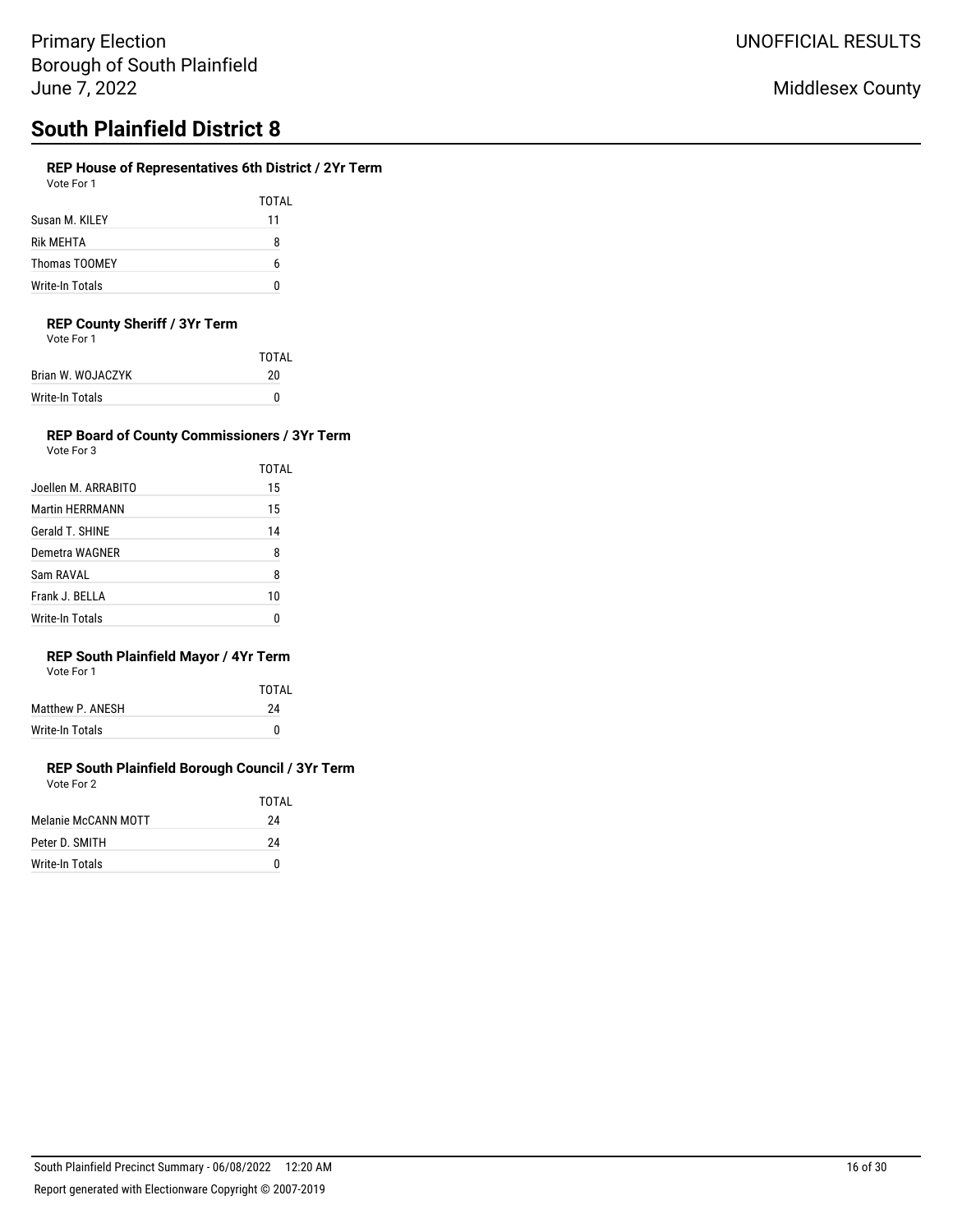## Middlesex County

# **South Plainfield District 9**

| <b>Statistics</b>                  | <b>TOTAL</b> |
|------------------------------------|--------------|
| <b>Ballots Cast - Total</b>        | 69           |
| <b>Ballots Cast - Democratic</b>   | 16           |
| Ballots Cast - Republican          | 53           |
| <b>Ballots Cast - NONPARTISAN</b>  | 0            |
| <b>Ballots Cast - Blank</b>        | 0            |
| Voter Turnout - Total              | 7.48%        |
| Voter Turnout - Democratic         | 4.85%        |
| <b>Voter Turnout - NONPARTISAN</b> | 0.00%        |

### **DEM House of Representatives 6th District / 2Yr Term**

Vote For 1

|                   | TOTAL |
|-------------------|-------|
| Frank PALLONE JR. | 14    |
| Write-In Totals   | n     |

### **DEM County Sheriff / 3Yr Term**

Vote For 1

|                  | TOTAL |
|------------------|-------|
| Mildred S. SCOTT | 13    |
| Write-In Totals  | n     |

#### **DEM Board of County Commissioners / 3Yr Term** Vote For 3

|                         | TOTAL |
|-------------------------|-------|
| Atif NAZIR              | 6     |
| Herbert L. TARBOUS      | 6     |
| <b>Charles KENNY</b>    | 13    |
| Clary AZCONA-BARBER     | 8     |
| Chanelle SCOTT McCULLUM | 10    |
| Write-In Totals         | O     |
|                         |       |

## **DEM South Plainfield Mayor / 4Yr Term**

Vote For 1

|                   | TOTAI |
|-------------------|-------|
| No Petition Filed |       |
| Write-In Totals   |       |

|                   | TOTAI |
|-------------------|-------|
| No Petition Filed | 0     |
| No Petition Filed | O     |
| Write-In Totals   | O     |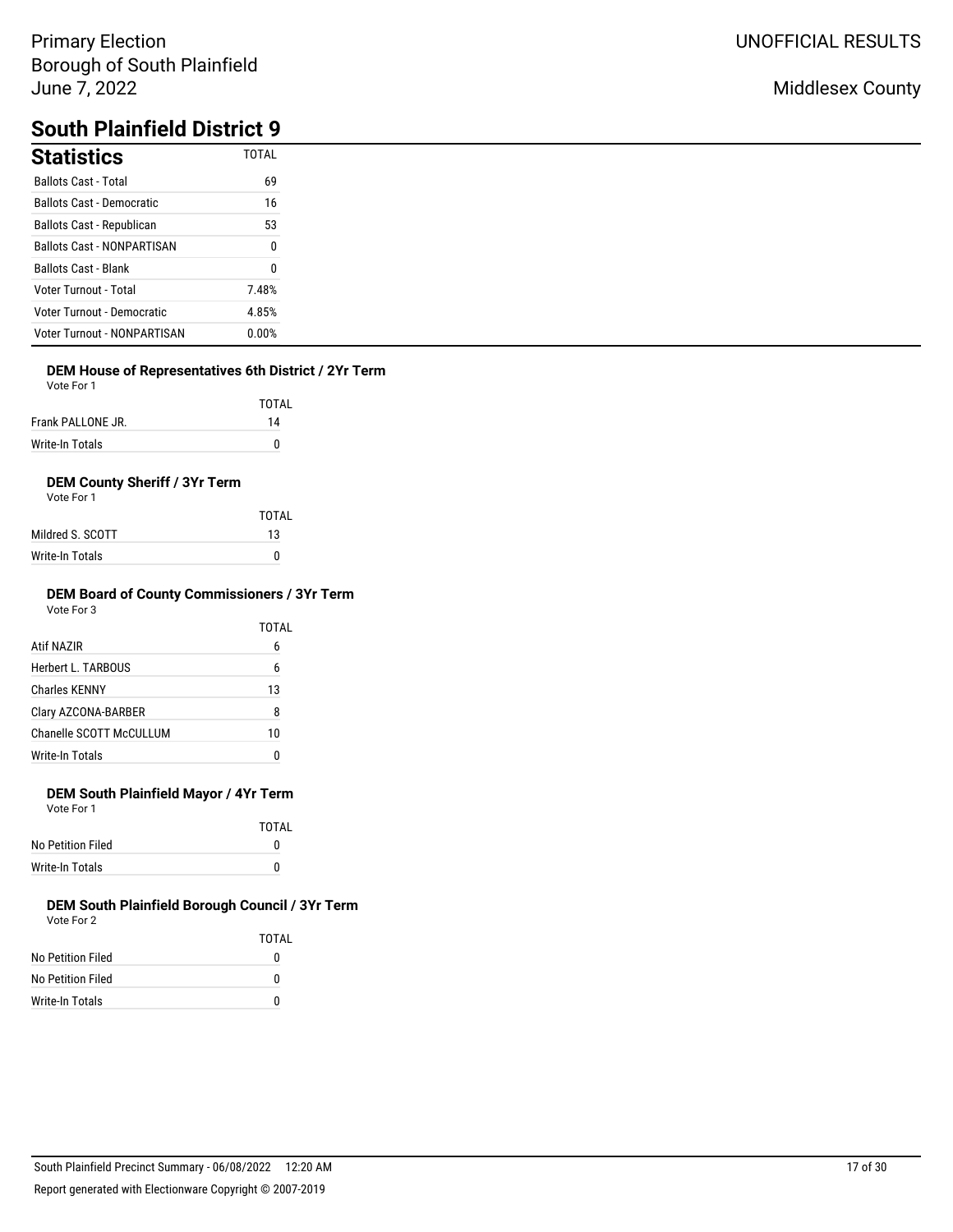## **REP House of Representatives 6th District / 2Yr Term**

Vote For 1

|                 | TOTAL |
|-----------------|-------|
| Susan M. KILEY  | 34    |
| Rik MEHTA       | 10    |
| Thomas TOOMEY   | 8     |
| Write-In Totals |       |

### **REP County Sheriff / 3Yr Term**

Vote For 1

| <b>TOTAL</b> |
|--------------|
| 42           |
| n            |
|              |

#### **REP Board of County Commissioners / 3Yr Term** Vote For 3

|                        | TOTAL |
|------------------------|-------|
| Joellen M. ARRABITO    | 34    |
| <b>Martin HERRMANN</b> | 33    |
| Gerald T. SHINE        | 35    |
| Demetra WAGNER         | 15    |
| Sam RAVAL              | 17    |
| Frank J. BELLA         | 19    |
| Write-In Totals        | n     |

## **REP South Plainfield Mayor / 4Yr Term**

| Vote For 1 |  |
|------------|--|
|            |  |

|                  | TOTAI |
|------------------|-------|
| Matthew P. ANESH | 47    |
| Write-In Totals  |       |
|                  |       |

#### **REP South Plainfield Borough Council / 3Yr Term** Vote For 2

|                     | TOTAI |
|---------------------|-------|
| Melanie McCANN MOTT | 45    |
| Peter D. SMITH      | 45    |
| Write-In Totals     | n     |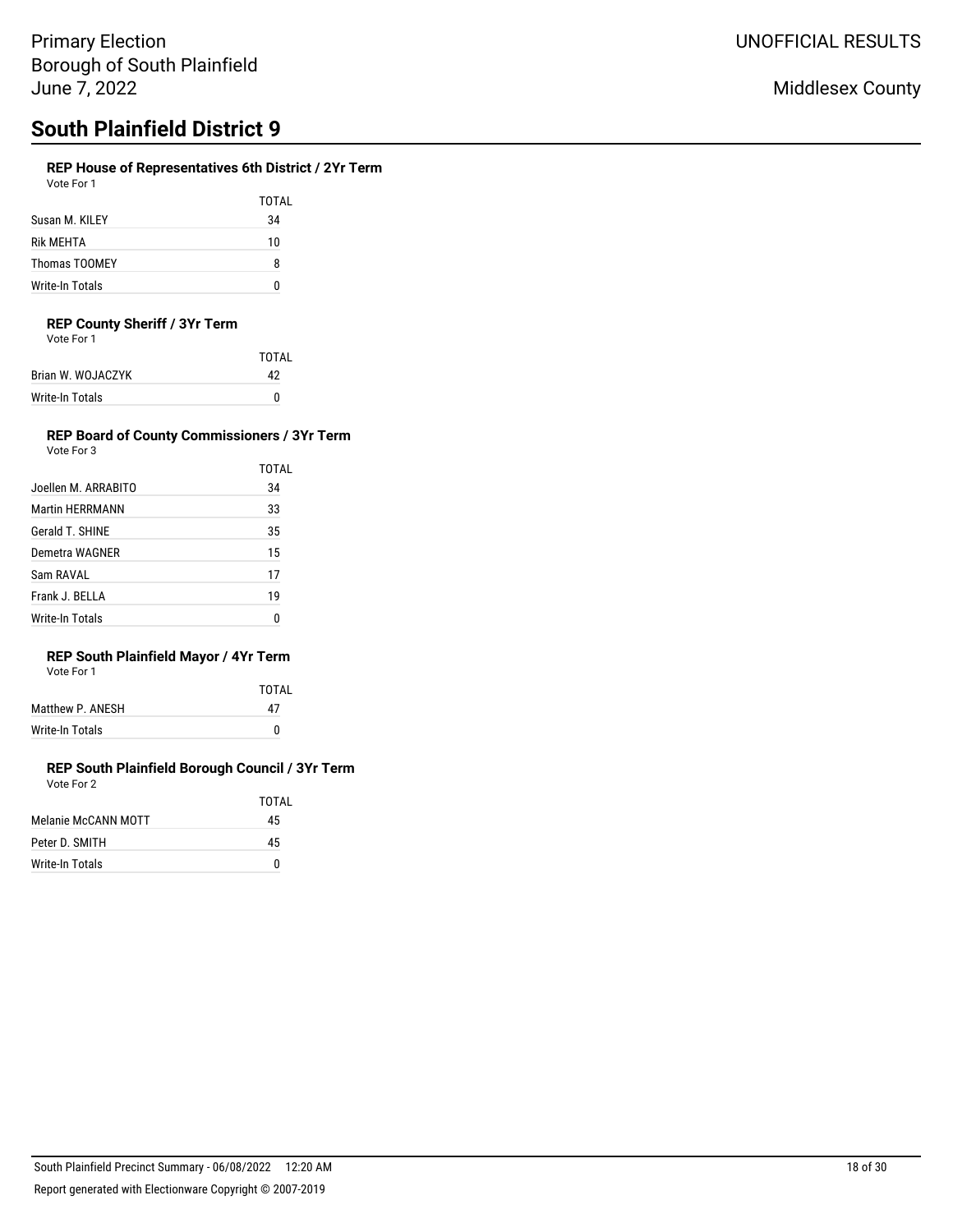## Middlesex County

# **South Plainfield District 10**

| <b>Statistics</b>                  | <b>TOTAL</b> |
|------------------------------------|--------------|
| <b>Ballots Cast - Total</b>        | 60           |
| <b>Ballots Cast - Democratic</b>   | 32           |
| Ballots Cast - Republican          | 28           |
| <b>Ballots Cast - NONPARTISAN</b>  | 0            |
| <b>Ballots Cast - Blank</b>        | 0            |
| <b>Voter Turnout - Total</b>       | 3.31%        |
| Voter Turnout - Democratic         | 4.46%        |
| <b>Voter Turnout - NONPARTISAN</b> | 0.00%        |

## **DEM House of Representatives 6th District / 2Yr Term**

Vote For 1

| .              |        |
|----------------|--------|
|                | TOTAL  |
| $\blacksquare$ | $\sim$ |

| Frank PALLONE JR. |  |
|-------------------|--|
| Write-In Totals   |  |

## **DEM County Sheriff / 3Yr Term**

Vote For 1

|                  | TOTAI |
|------------------|-------|
| Mildred S. SCOTT | 29    |
| Write-In Totals  | n     |

#### **DEM Board of County Commissioners / 3Yr Term** Vote For 3

| vuut Ful J              |       |
|-------------------------|-------|
|                         | TOTAL |
| Atif NAZIR              | g     |
| Herbert L. TARBOUS      | 6     |
| <b>Charles KENNY</b>    | 23    |
| Clary AZCONA-BARBER     | 22    |
| Chanelle SCOTT McCULLUM | 28    |
| Write-In Totals         | ſ     |
|                         |       |

## **DEM South Plainfield Mayor / 4Yr Term**

Vote For 1

|                   | <b>TOTAL</b> |
|-------------------|--------------|
| No Petition Filed | o            |
| Write-In Totals   |              |

|                   | TOTAL |
|-------------------|-------|
| No Petition Filed | o     |
| No Petition Filed | n     |
| Write-In Totals   |       |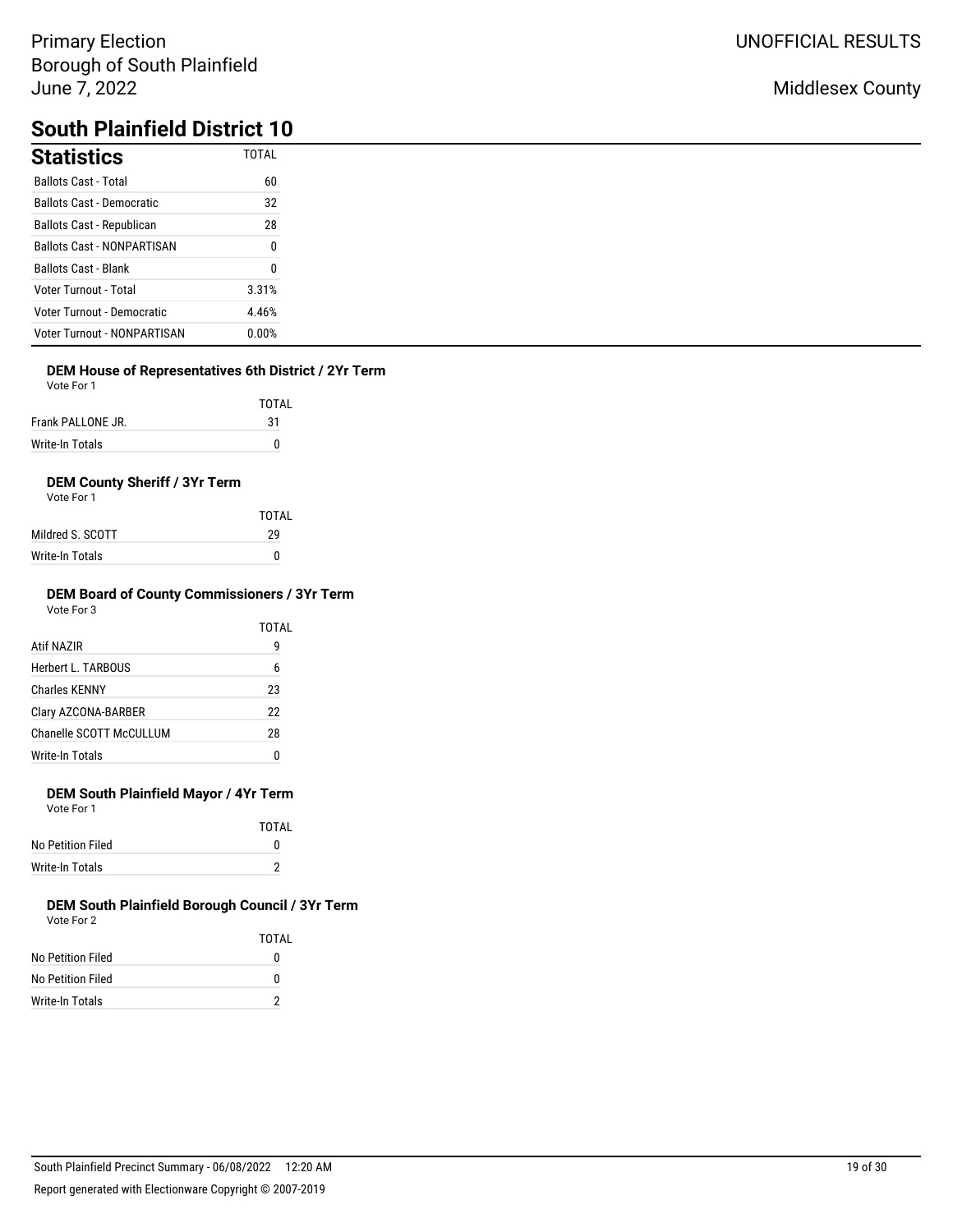# **South Plainfield District 10**

### **REP House of Representatives 6th District / 2Yr Term**

| Vote For 1 |  |
|------------|--|
|            |  |

TOTAL Susan M. KILEY 15 Rik MEHTA 6 Thomas TOOMEY 6 Write-In Totals 0

## **REP County Sheriff / 3Yr Term**

Vote For 1

| TOTAI |
|-------|
| 26    |
|       |
|       |

#### **REP Board of County Commissioners / 3Yr Term** Vote For 3

TOTAL

| v∪ue ⊓∪i J |  |  |  |
|------------|--|--|--|
|            |  |  |  |
|            |  |  |  |
|            |  |  |  |

|                     | IUIAL |
|---------------------|-------|
| Joellen M. ARRABITO | 17    |
| Martin HERRMANN     | 20    |
| Gerald T. SHINE     | 17    |
| Demetra WAGNER      | g     |
| Sam RAVAL           | 7     |
| Frank J. BELLA      | 9     |
| Write-In Totals     |       |

## **REP South Plainfield Mayor / 4Yr Term**

| Vote For 1 |
|------------|
|------------|

|                  | TOTAI |
|------------------|-------|
| Matthew P. ANESH | 28    |
| Write-In Totals  | n     |

|                     | TOTAI |
|---------------------|-------|
| Melanie McCANN MOTT | 25    |
| Peter D. SMITH      | 25    |
| Write-In Totals     | n     |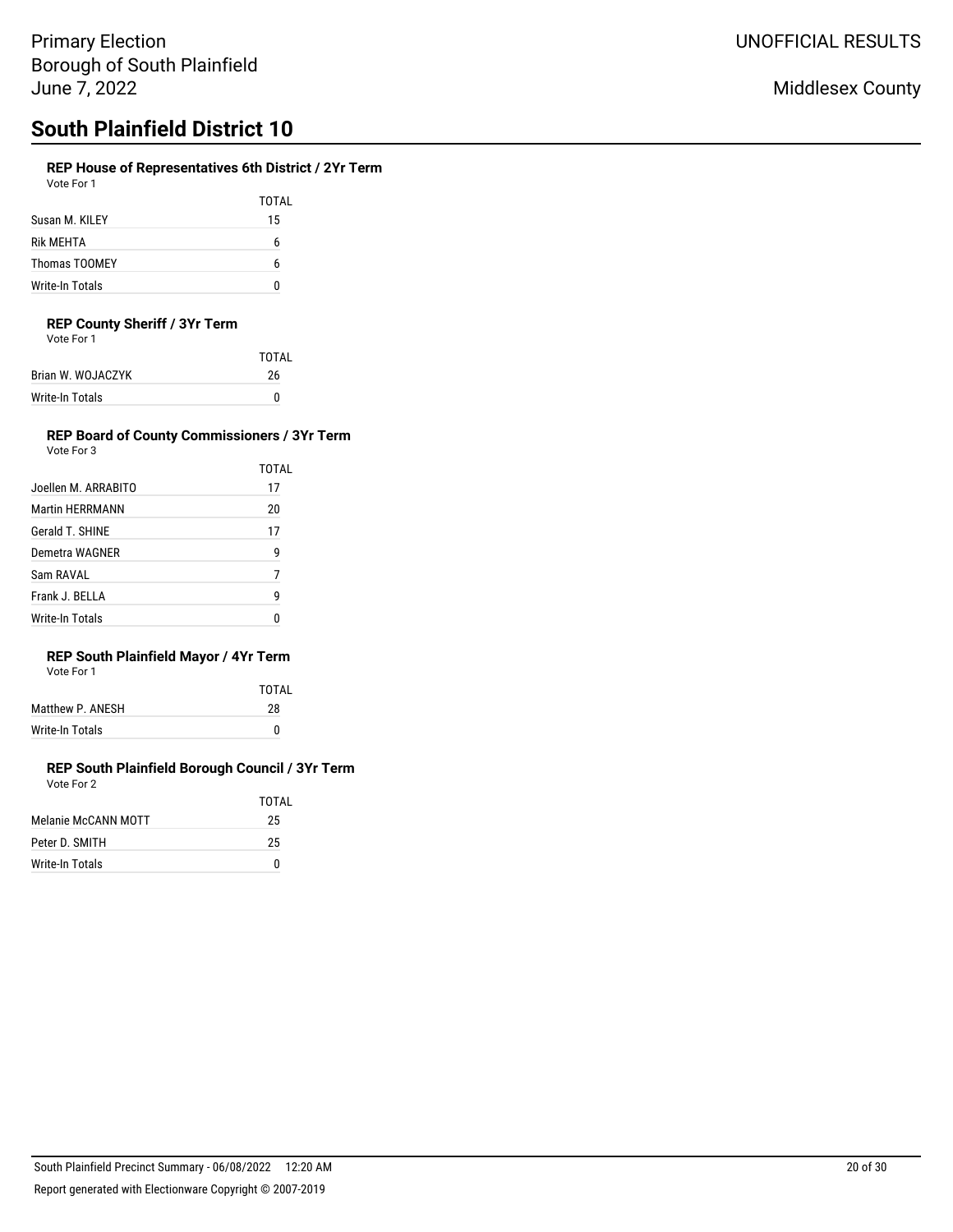# **South Plainfield District 11**

| <b>Statistics</b>                  | <b>TOTAL</b> |
|------------------------------------|--------------|
| <b>Ballots Cast - Total</b>        | 38           |
| <b>Ballots Cast - Democratic</b>   | 11           |
| <b>Ballots Cast - Republican</b>   | 27           |
| <b>Ballots Cast - NONPARTISAN</b>  | 0            |
| <b>Ballots Cast - Blank</b>        |              |
| Voter Turnout - Total              | 4.31%        |
| Voter Turnout - Democratic         | 3.56%        |
| <b>Voter Turnout - NONPARTISAN</b> | 0.00%        |

## **DEM House of Representatives 6th District / 2Yr Term**

| Vote For 1 |  |
|------------|--|
|            |  |

|                   | <b>TOTAL</b> |
|-------------------|--------------|
| Frank PALLONE JR. | 10           |
| Write-In Totals   |              |

## **DEM County Sheriff / 3Yr Term**

| Vote For 1 |  |
|------------|--|
|            |  |

|                  | TOTAI |
|------------------|-------|
| Mildred S. SCOTT | 11    |
| Write-In Totals  | n     |

#### **DEM Board of County Commissioners / 3Yr Term** Vote For 3

|                         | TOTAL |
|-------------------------|-------|
| Atif NAZIR              | 2     |
| Herbert L. TARBOUS      | 4     |
| <b>Charles KENNY</b>    | 8     |
| Clary AZCONA-BARBER     | 5     |
| Chanelle SCOTT McCULLUM | q     |
| Write-In Totals         |       |

## **DEM South Plainfield Mayor / 4Yr Term**

Vote For 1

|                   | TOTAI |
|-------------------|-------|
| No Petition Filed |       |
| Write-In Totals   |       |

|                   | TOTAI |
|-------------------|-------|
| No Petition Filed | 0     |
| No Petition Filed | 0     |
| Write-In Totals   | 0     |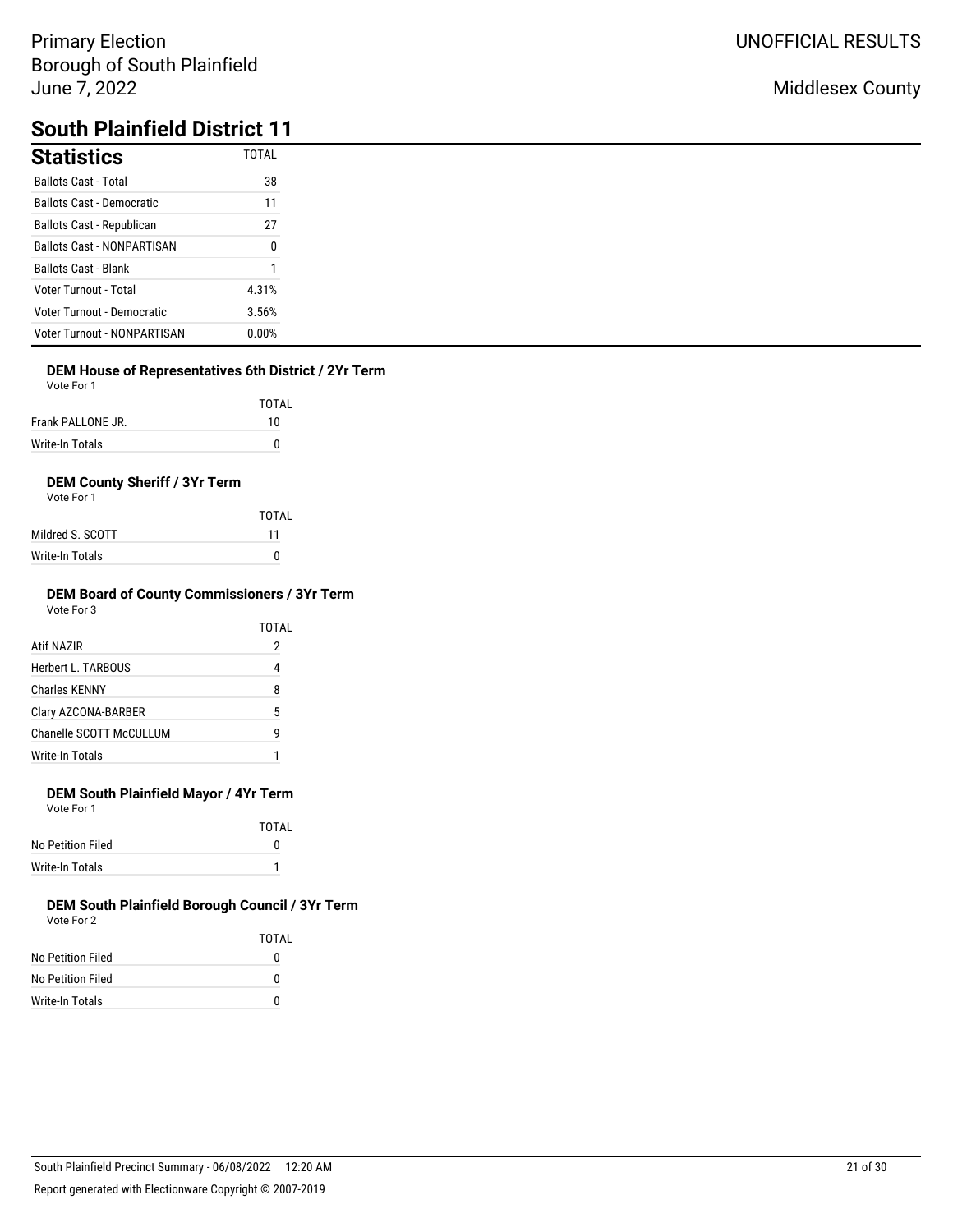## **REP House of Representatives 6th District / 2Yr Term**

| Vote For 1 |  |
|------------|--|
|            |  |

TOTAL Susan M. KILEY 17 Rik MEHTA 5 Thomas TOOMEY 4 Write-In Totals 0

## **REP County Sheriff / 3Yr Term**

| Vote For 1 |  |  |
|------------|--|--|
|            |  |  |

|                   | TOTAI |
|-------------------|-------|
| Brian W. WOJACZYK | 23    |
| Write-In Totals   | n     |
|                   |       |

#### **REP Board of County Commissioners / 3Yr Term** Vote For 3

| Vote For 3             |                |
|------------------------|----------------|
|                        | TOTAL          |
| Joellen M. ARRABITO    | 21             |
| <b>Martin HFRRMANN</b> | 21             |
| Gerald T. SHINE        | 19             |
| Demetra WAGNER         | 5              |
| Sam RAVAI              | 5              |
| Frank J. BELLA         | $\overline{7}$ |
| <b>Write-In Totals</b> |                |

#### **REP South Plainfield Mayor / 4Yr Term** Vote For 1

| Vote For 1 |  |
|------------|--|
|            |  |
|            |  |

|                  | TOTAL |
|------------------|-------|
| Matthew P. ANESH | 23    |
| Write-In Totals  | 0     |
|                  |       |

#### **REP South Plainfield Borough Council / 3Yr Term** Vote For 2

|                     | TOTAL |
|---------------------|-------|
| Melanie McCANN MOTT | 23    |
| Peter D. SMITH      | 22    |
| Write-In Totals     | n     |
|                     |       |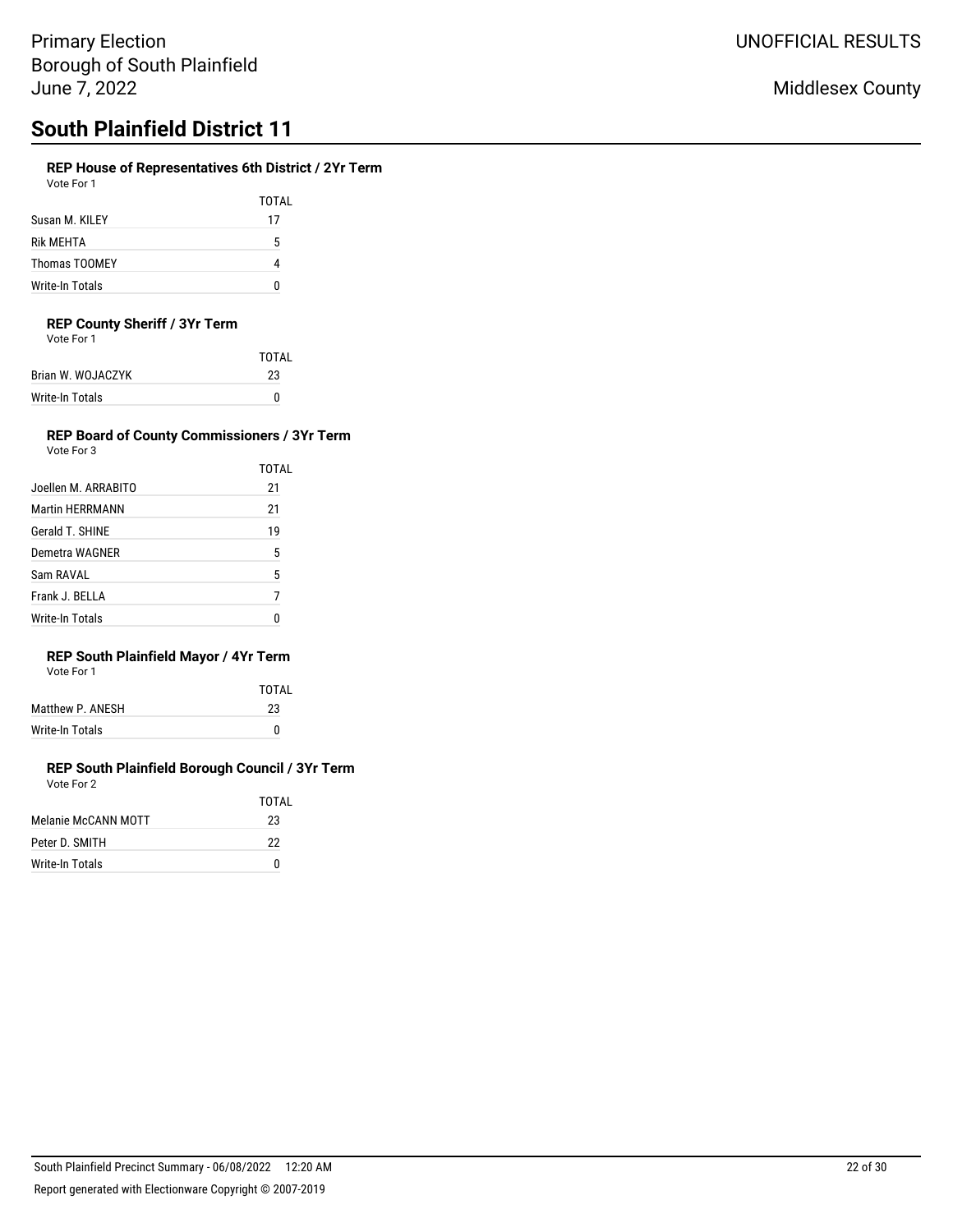## Middlesex County

# **South Plainfield District 12**

| <b>Statistics</b>                  | <b>TOTAL</b> |
|------------------------------------|--------------|
| <b>Ballots Cast - Total</b>        | 48           |
| <b>Ballots Cast - Democratic</b>   | 13           |
| Ballots Cast - Republican          | 35           |
| <b>Ballots Cast - NONPARTISAN</b>  | 0            |
| <b>Ballots Cast - Blank</b>        | 0            |
| <b>Voter Turnout - Total</b>       | 5.10%        |
| Voter Turnout - Democratic         | 4.53%        |
| <b>Voter Turnout - NONPARTISAN</b> | $0.00\%$     |

## **DEM House of Representatives 6th District / 2Yr Term**

| Vote For 1 |  |
|------------|--|
|------------|--|

|                   | TOTAL |
|-------------------|-------|
| Frank PALLONE JR. | 12    |
| Write-In Totals   |       |

## **DEM County Sheriff / 3Yr Term**

| Vote For 1 |  |
|------------|--|
|            |  |

|                  | TOTAI |
|------------------|-------|
| Mildred S. SCOTT | 11    |
| Write-In Totals  | n     |

#### **DEM Board of County Commissioners / 3Yr Term** Vote For 3

|                         | TOTAL |
|-------------------------|-------|
| Atif NAZIR              | 4     |
| Herbert L. TARBOUS      | 4     |
| <b>Charles KENNY</b>    | 9     |
| Clary AZCONA-BARBER     | q     |
| Chanelle SCOTT McCULLUM | 13    |
| <b>Write-In Totals</b>  |       |

## **DEM South Plainfield Mayor / 4Yr Term**

Vote For 1

|                   | TOTAI |
|-------------------|-------|
| No Petition Filed | o     |
| Write-In Totals   |       |

|                   | TOTAI |
|-------------------|-------|
| No Petition Filed | 0     |
| No Petition Filed | 0     |
| Write-In Totals   | 3     |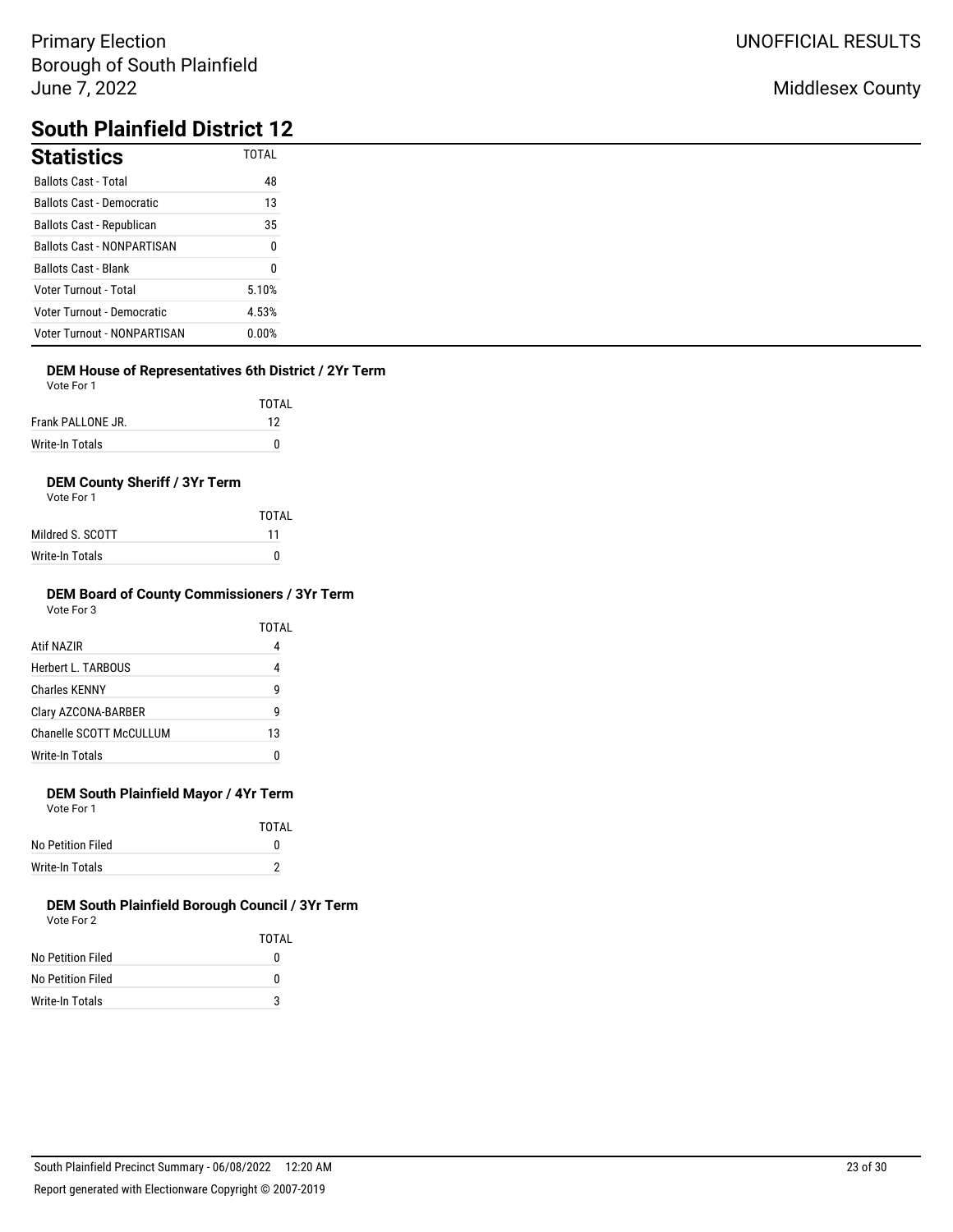# **South Plainfield District 12**

## **REP House of Representatives 6th District / 2Yr Term**

| Vote For 1 |  |
|------------|--|
|            |  |

TOTAL Susan M. KILEY 22 Rik MEHTA 7 Thomas TOOMEY 6 Write-In Totals 0

### **REP County Sheriff / 3Yr Term**

| Vote For 1 |  |
|------------|--|
|            |  |

|                   | TOTAI |
|-------------------|-------|
| Brian W. WOJACZYK | 34    |
| Write-In Totals   | o     |

#### **REP Board of County Commissioners / 3Yr Term** Vote For 3

TOTAL

|                     | <b>TOT</b> |
|---------------------|------------|
| Joellen M. ARRABITO | 28         |

| Martin HERRMANN | 26 |
|-----------------|----|
| Gerald T. SHINE | 26 |
| Demetra WAGNER  |    |
| Sam RAVAL       | 8  |
| Frank J. BELLA  | 10 |
| Write-In Totals | N  |

## **REP South Plainfield Mayor / 4Yr Term**

| Vote For 1 |  |
|------------|--|
|            |  |

|                  | TOTAL |
|------------------|-------|
| Matthew P. ANESH | 33    |
| Write-In Totals  | n     |

|                     | TOTAL |
|---------------------|-------|
| Melanie McCANN MOTT | 33    |
| Peter D. SMITH      | 32    |
| Write-In Totals     |       |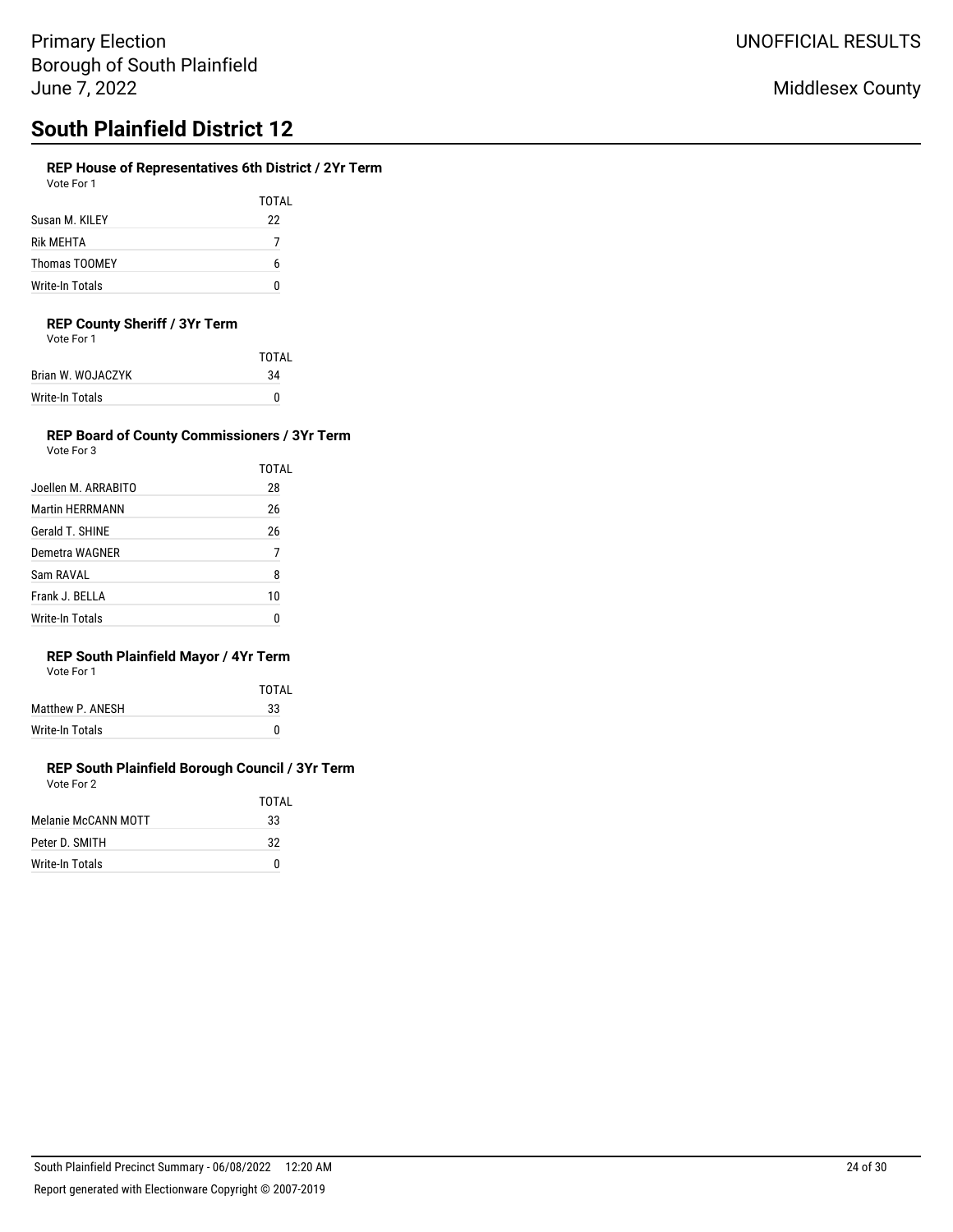## Middlesex County

# **South Plainfield District 13**

| <b>Statistics</b>                  | <b>TOTAL</b> |
|------------------------------------|--------------|
| <b>Ballots Cast - Total</b>        | 59           |
| <b>Ballots Cast - Democratic</b>   | 29           |
| Ballots Cast - Republican          | 30           |
| <b>Ballots Cast - NONPARTISAN</b>  | 0            |
| <b>Ballots Cast - Blank</b>        |              |
| <b>Voter Turnout - Total</b>       | 4.61%        |
| Voter Turnout - Democratic         | 5.42%        |
| <b>Voter Turnout - NONPARTISAN</b> | 0.00%        |

## **DEM House of Representatives 6th District / 2Yr Term**

Vote For 1

|                   | TOTAL |
|-------------------|-------|
| Frank PALLONE JR. | 24    |
| Write-In Totals   | n     |

## **DEM County Sheriff / 3Yr Term**

Vote For 1

|                  | TOTAI |
|------------------|-------|
| Mildred S. SCOTT | 23    |
| Write-In Totals  | 0     |

#### **DEM Board of County Commissioners / 3Yr Term** Vote For 3

| <u>vuuru v</u>          | TOTAL |
|-------------------------|-------|
| Atif NAZIR              | 9     |
| Herbert L. TARBOUS      | 7     |
| Charles KFNNY           | 18    |
| Clary AZCONA-BARBER     | 17    |
| Chanelle SCOTT McCULLUM | 20    |
| Write-In Totals         | 0     |

## **DEM South Plainfield Mayor / 4Yr Term**

Vote For 1

|                   | TOTAI |
|-------------------|-------|
| No Petition Filed | o     |
| Write-In Totals   |       |

|                   | TOTAI |
|-------------------|-------|
| No Petition Filed | 0     |
| No Petition Filed | 0     |
| Write-In Totals   | 2     |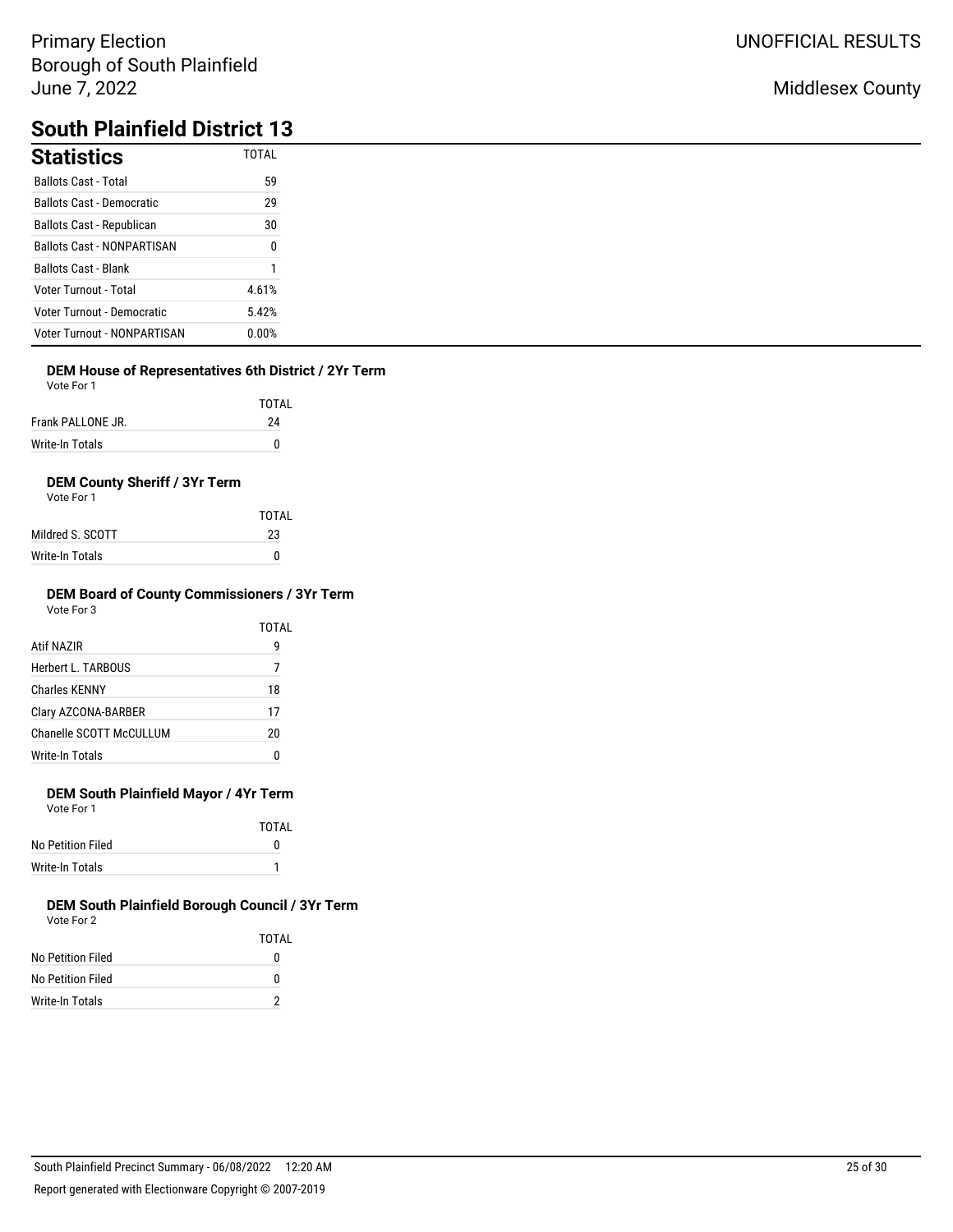# **South Plainfield District 13**

### **REP House of Representatives 6th District / 2Yr Term**

TOTAL Susan M. KILEY 15 Rik MEHTA 4 Thomas TOOMEY 7 Write-In Totals 1

### **REP County Sheriff / 3Yr Term**

Vote For 1

| TOTAI |
|-------|
| 24    |
|       |
|       |

#### **REP Board of County Commissioners / 3Yr Term** Vote For 3

**TOTAL** 

|  | v∪ue ⊓∪i J |  |
|--|------------|--|
|  |            |  |
|  |            |  |
|  |            |  |

|                     | 1 U I A L |
|---------------------|-----------|
| Joellen M. ARRABITO | 19        |
| Martin HERRMANN     | 19        |
| Gerald T. SHINE     | 18        |
| Demetra WAGNER      | 8         |
| Sam RAVAL           | 7         |
| Frank J. BELLA      | 8         |
| Write-In Totals     |           |

## **REP South Plainfield Mayor / 4Yr Term**

| Vote For 1 |
|------------|
|------------|

|                  | TOTAI |
|------------------|-------|
| Matthew P. ANESH | 26    |
| Write-In Totals  | n     |

|                     | TOTAI |
|---------------------|-------|
| Melanie McCANN MOTT | 25    |
| Peter D. SMITH      | 24    |
| Write-In Totals     | n     |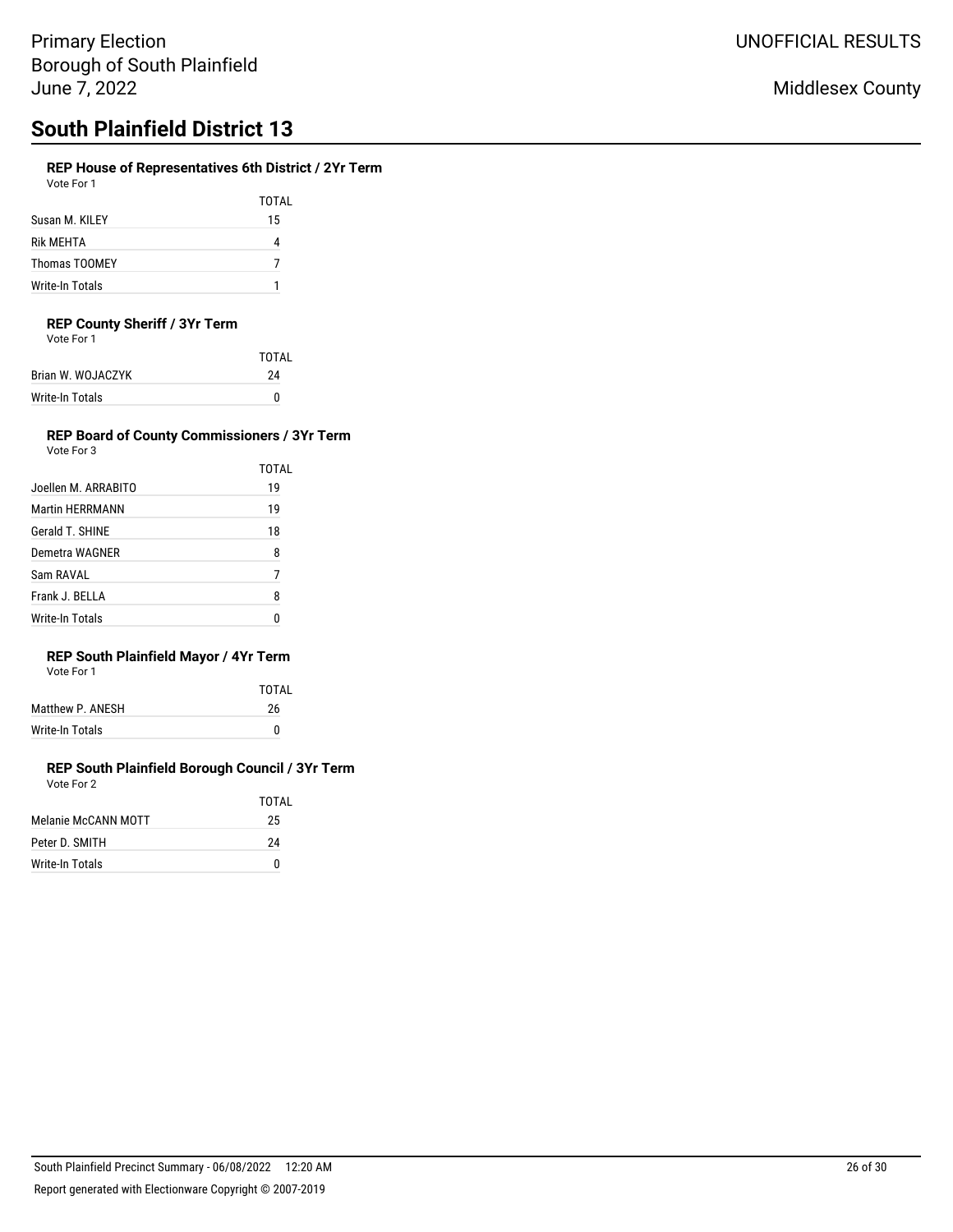## Middlesex County

# **South Plainfield District 14**

| <b>Statistics</b>                  | <b>TOTAL</b> |
|------------------------------------|--------------|
| <b>Ballots Cast - Total</b>        | 56           |
| <b>Ballots Cast - Democratic</b>   | 24           |
| Ballots Cast - Republican          | 32           |
| <b>Ballots Cast - NONPARTISAN</b>  | 0            |
| <b>Ballots Cast - Blank</b>        |              |
| <b>Voter Turnout - Total</b>       | 5.18%        |
| Voter Turnout - Democratic         | 7.06%        |
| <b>Voter Turnout - NONPARTISAN</b> | 0.00%        |

## **DEM House of Representatives 6th District / 2Yr Term**

Vote For 1

|                   | TOTAI |
|-------------------|-------|
| Frank PALLONE JR. | 17    |
| Write-In Totals   |       |

## **DEM County Sheriff / 3Yr Term**

Vote For 1

|                  | TOTAL |
|------------------|-------|
| Mildred S. SCOTT | 18    |
| Write-In Totals  | 0     |

#### **DEM Board of County Commissioners / 3Yr Term** Vote For 3

|                         | TOTAL |
|-------------------------|-------|
| Atif NAZIR              |       |
| Herbert L. TARBOUS      | 6     |
| <b>Charles KENNY</b>    | 16    |
| Clary AZCONA-BARBER     | 13    |
| Chanelle SCOTT McCULLUM | 20    |
| Write-In Totals         | 0     |

## **DEM South Plainfield Mayor / 4Yr Term**

Vote For 1

|                   | TOTAI |
|-------------------|-------|
| No Petition Filed |       |
| Write-In Totals   |       |

|                   | TOTAI |
|-------------------|-------|
| No Petition Filed | 0     |
| No Petition Filed | O     |
| Write-In Totals   | O     |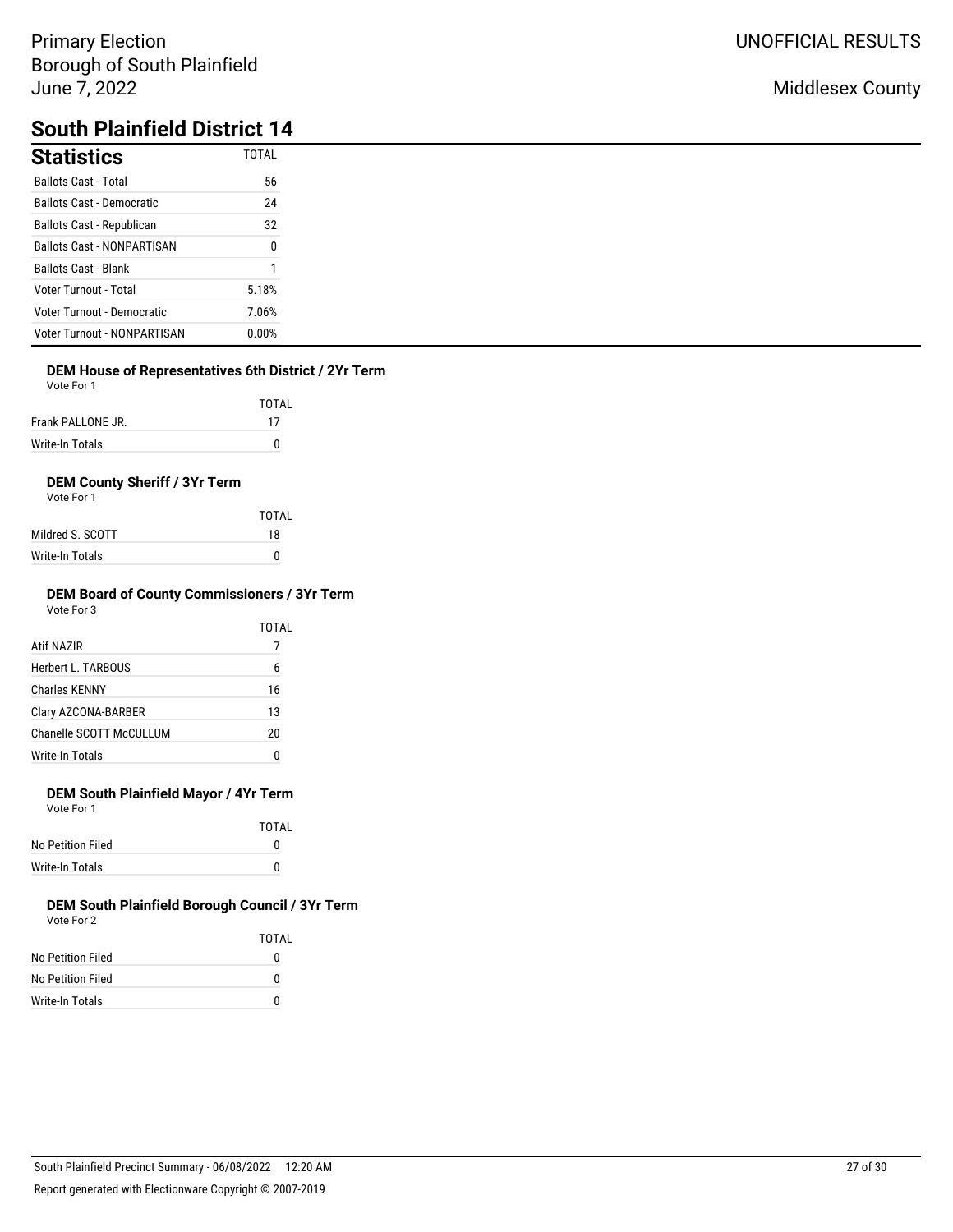# **South Plainfield District 14**

## **REP House of Representatives 6th District / 2Yr Term**

| Vote For 1 |  |
|------------|--|
|------------|--|

|                 | TOTAL |
|-----------------|-------|
| Susan M. KILEY  | 18    |
| Rik MEHTA       |       |
| Thomas TOOMEY   | h     |
| Write-In Totals |       |

### **REP County Sheriff / 3Yr Term**

Vote For 1

| TOTAI |
|-------|
| 30    |
| o     |
|       |

#### **REP Board of County Commissioners / 3Yr Term** Vote For 3

TOTAL

| .<br>$\sim$ |  | . .<br>$\sim$ |  |  |
|-------------|--|---------------|--|--|
|             |  |               |  |  |
|             |  |               |  |  |
|             |  |               |  |  |
|             |  |               |  |  |
|             |  |               |  |  |
|             |  |               |  |  |
|             |  |               |  |  |
|             |  |               |  |  |

| Joellen M. ARRABITO | 19 |
|---------------------|----|
| Martin HERRMANN     | 18 |
| Gerald T. SHINE     | 21 |
| Demetra WAGNER      |    |
| Sam RAVAL           | 6  |
| Frank J. BELLA      | 9  |
| Write-In Totals     |    |

## **REP South Plainfield Mayor / 4Yr Term**

| Vote For 1 |  |
|------------|--|
|            |  |

|                  | TOTAL |
|------------------|-------|
| Matthew P. ANESH | 30    |
| Write-In Totals  | n     |

|                     | TOTAI |
|---------------------|-------|
| Melanie McCANN MOTT | 29    |
| Peter D. SMITH      | 29    |
| Write-In Totals     | n     |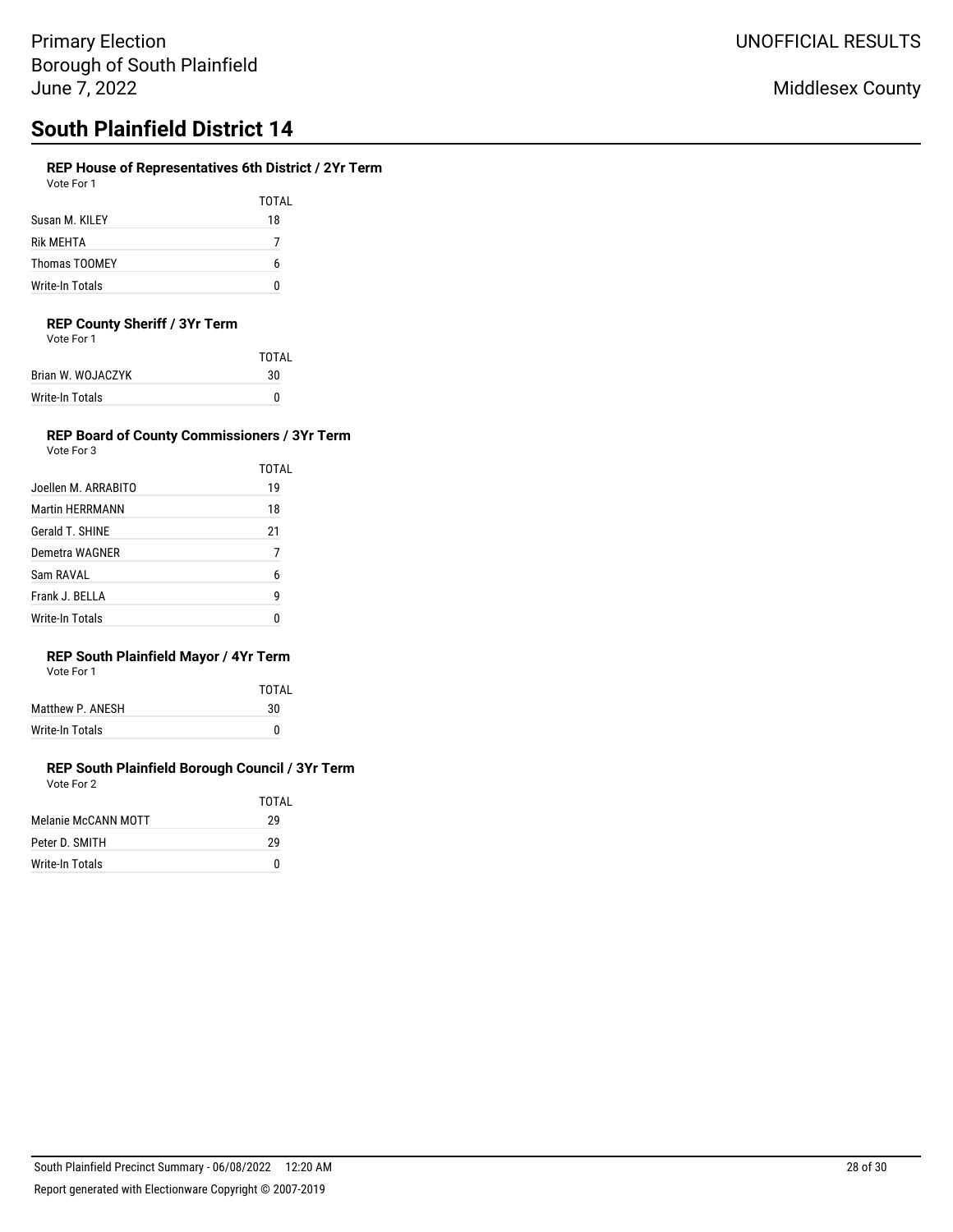## Middlesex County

# **South Plainfield District 15**

| <b>Statistics</b>                  | <b>TOTAL</b> |
|------------------------------------|--------------|
| <b>Ballots Cast - Total</b>        | 41           |
| <b>Ballots Cast - Democratic</b>   | 26           |
| Ballots Cast - Republican          | 15           |
| <b>Ballots Cast - NONPARTISAN</b>  | 0            |
| <b>Ballots Cast - Blank</b>        | 0            |
| <b>Voter Turnout - Total</b>       | 2.76%        |
| Voter Turnout - Democratic         | 4.08%        |
| <b>Voter Turnout - NONPARTISAN</b> | $0.00\%$     |

## **DEM House of Representatives 6th District / 2Yr Term**

| Vote For 1 |  |
|------------|--|
|------------|--|

|                   | TOTAL |
|-------------------|-------|
| Frank PALLONE JR. | 26    |
| Write-In Totals   |       |

## **DEM County Sheriff / 3Yr Term**

| Vote For 1 |  |
|------------|--|
|            |  |

|                  | TOTAI |
|------------------|-------|
| Mildred S. SCOTT | 25    |
| Write-In Totals  | n     |

#### **DEM Board of County Commissioners / 3Yr Term** Vote For 3

|                         | TOTAL |
|-------------------------|-------|
| Atif NAZIR              |       |
| Herbert L. TARBOUS      | 6     |
| <b>Charles KENNY</b>    | 17    |
| Clary AZCONA-BARBER     | 18    |
| Chanelle SCOTT McCULLUM | 22    |
| Write-In Totals         | 0     |
|                         |       |

## **DEM South Plainfield Mayor / 4Yr Term**

Vote For 1

|                   | <b>TOTAL</b> |
|-------------------|--------------|
| No Petition Filed | o            |
| Write-In Totals   | n            |

|                   | TOTAI |
|-------------------|-------|
| No Petition Filed | 0     |
| No Petition Filed | O     |
| Write-In Totals   |       |